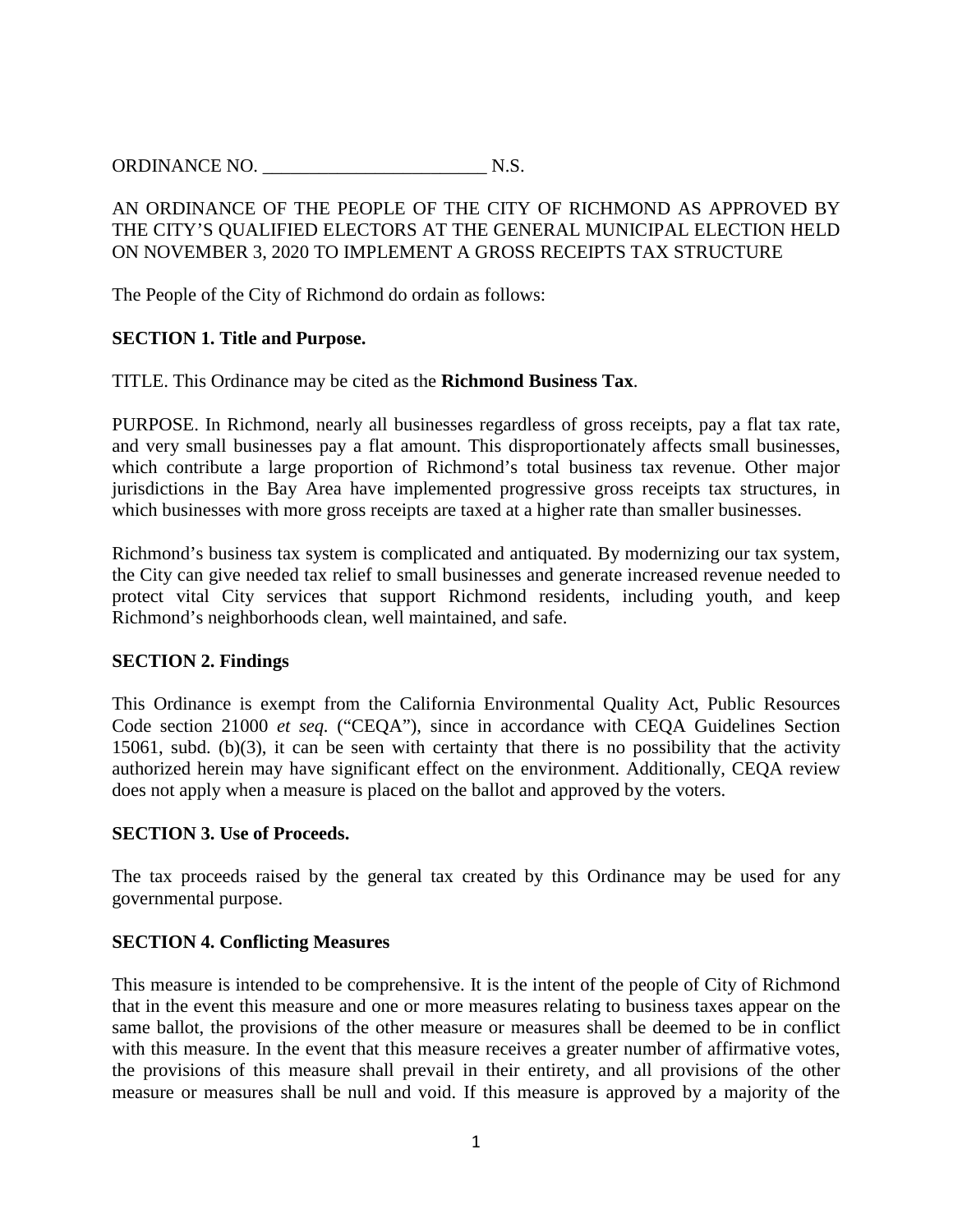voters but does not receive a greater number of affirmative votes than any other measure appearing on the same ballot regarding the business tax, this measure shall take effect to the extent not in conflict with said other measure or measures.

## **SECTION 5. Liberal Construction**

This measure shall be liberally construed to effectuate its purposes.

# **SECTION 6. Municipal Affair**

The People of City of Richmond declare that the taxation provided for this ordinance constitutes a municipal affair.

# **SECTION 7. Not a Sales and Use Tax.**

The tax imposed by this ordinance is a general tax on the privilege of conducting business within City of Richmond. It is not a sales tax or use tax or other excise tax on the sale, consumption, or use of any products.

# **SECTION 8. Effective Date.**

This ordinance shall be effective only if approved by a majority of the voters at the November 2020 Statewide General Election and shall go into effect ten (10) days after the vote is declared by the City Council. Notwithstanding the effective date provided for by this section, the tax rates imposed by this ordinance shall only be imposed when and as stated in this ordinance.

## **SECTION 9. Council Amendments.**

The City Council of City of Richmond is authorized to amend Chapter 7.04 of the City of Richmond Municipal Code as adopted by this ordinance in any manner that does not increase the business tax or otherwise constitute a tax increase for which voter approval is required by Article XIIIC of the California constitution.

## **SECTION 10. Savings Clause**

If any provision, sentence, clause, section, or part of this ordinance is found to be unconstitutional, illegal, or invalid by a court of competent jurisdiction, such unconstitutionality, illegality, or invalidity shall affect only such provision, sentence, clause, section, or part of this ordinance and shall not affect or impair any of the remaining provisions, sentences, clauses, sections, or parts of this ordinance. It is declared that this ordinance would have been adopted had such unconstitutional, illegal, or invalid provision, sentence, clause, section, or part not been included.

## **SECTION 11. Business Tax Code Amendments**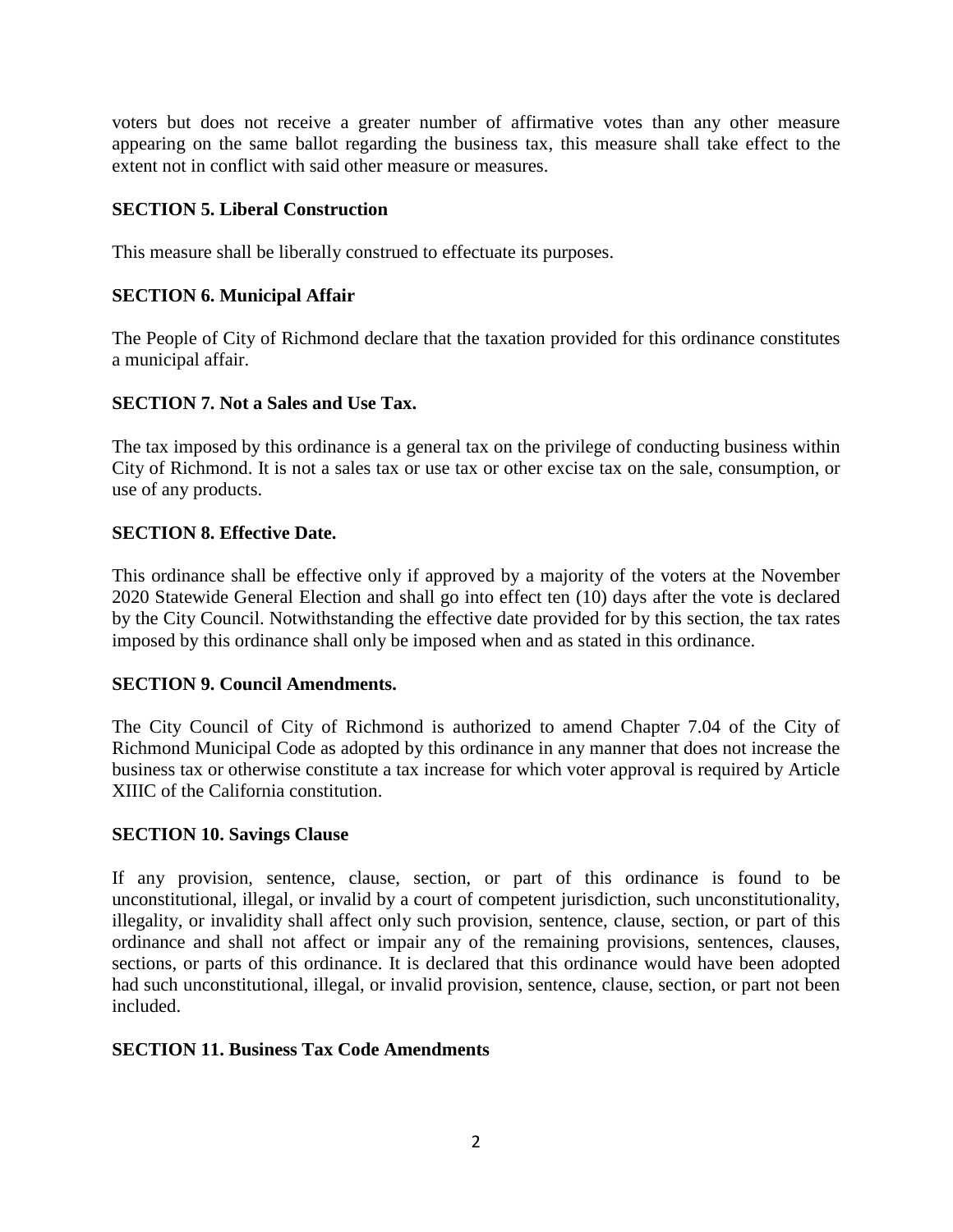Chapter 7.04 of the Richmond Municipal Code is hereby deleted and replaced with the following:

## **Chapter 7.04.010 Short title.**

This chapter shall be known as the **Richmond Business Tax.**

## **Chapter 7.04.020 Business Tax.**

- 1. *Imposition of Business Tax*. Pursuant to the terms of this Chapter, the city imposes, and every person engaging in business activities within the city shall pay, an annual business tax.
- 2. *Business Certificate Requirements.* Every person conducting any business activity in the city shall pay the annual business tax and obtain an annual business tax certificate from the city. Except as otherwise specifically provided, the city shall collect business taxes and issue business tax certificates on a calendar year basis.
- 3. *Use of Funds*. The business tax is a tax imposed upon persons engaging in business within the city for the privilege of engaging in a business or occupation in the city. The business tax is imposed for general governmental purposes. Proceeds from the tax may be deposited in the city's general fund and may be expended for any purposes of the city.
- 4. *Intent.* This chapter authorizes application of the business tax in the broadest manner consistent with the provisions of this municipal code and the requirements of the California Constitution, the United States Constitution, and any other applicable provision of federal or state law.

## **7.04.100 Definitions and Classifications.**

The carrying on of any business without procuring a certificate shall constitute a violation of this code for every day that such business is carried on. A separate certificate must be obtained for each and every business activity at each and every branch establishment or separate place of business at which business activity takes places, subject to the requirements to obtain a "master certificate" as defined in 7.04.320.

Except where the context otherwise requires, the definitions and classifications in Sections 7.04.110 and 7.04.120 apply to this Chapter 7.04.

## **7.04.110 General Definitions.**

"Business" means any activity, enterprise, profession, trade, or undertaking of any nature conducted or engaged in, with the object of gain, benefit or advantage, whether direct or indirect, to the taxpayer or to another or others. "Business" shall include any transaction which is or which, in effect results in a sale, but shall not include the services rendered by an employee to their employer. "Business" does not include the management of individual or immediate family investments by that individual or a member of that immediate family in securities, mutual funds, deposit accounts, retirement accounts, non-income generating real property, antiques, collectibles or other ordinary investment vehicles.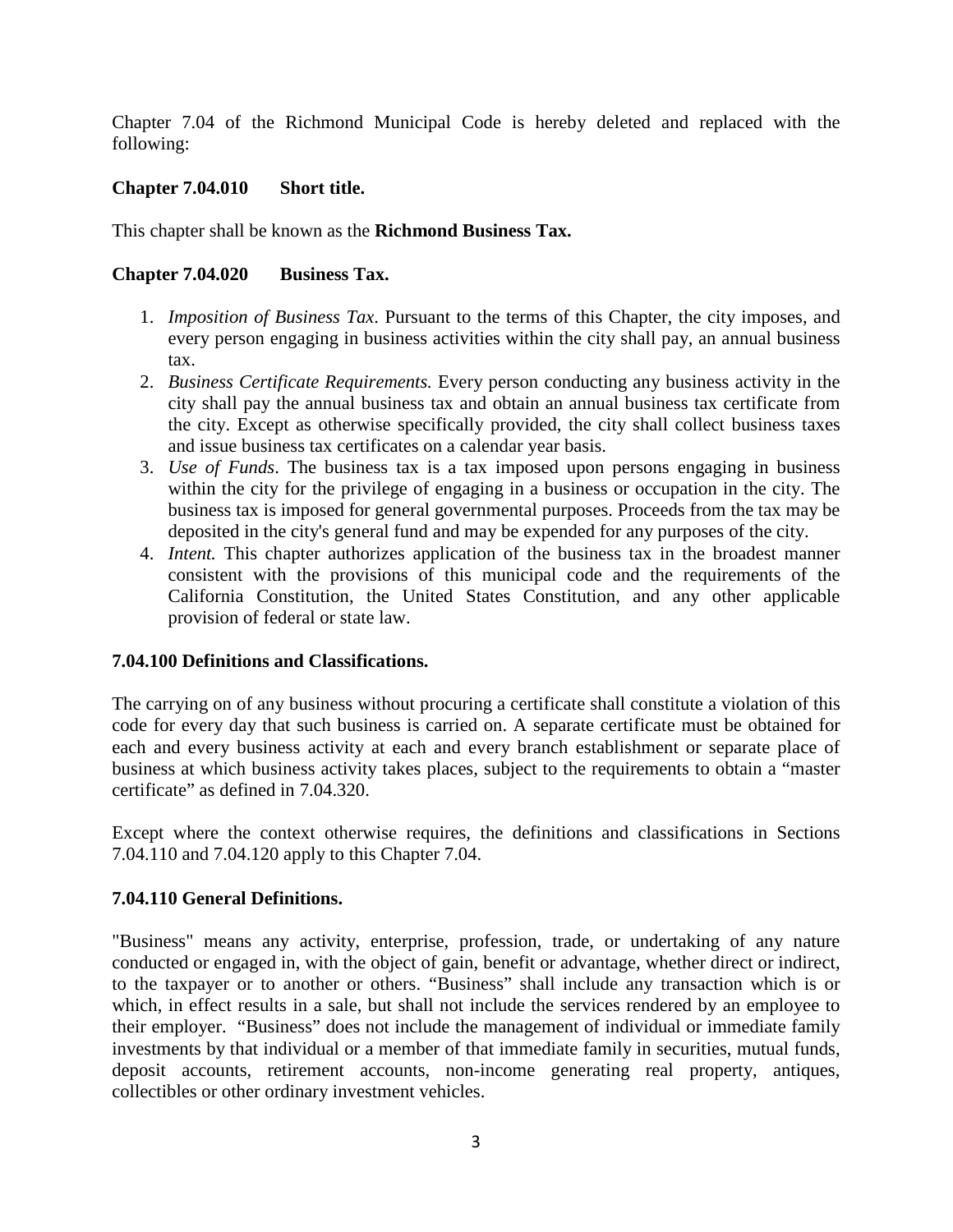"Certificate" means a business tax certificate issued to a person pursuant to this chapter evidencing the payment of or declared intent to pay the business tax.

"City" means City of Richmond, California.

"Employee" means either: (1) each and every person engaged in the operation or conduct of any business, whether as owner, member of the owner's family, partner, associate, agent, manager or solicitor, and each and every other person employed or working in such business for a wage, salary, commission or room and board; or (2) any person who is regarded as an employee of a business for purposes of the workers' compensation laws of the State of California (including, without limitation, a real estate agent working for, or engaged by, a real estate broker) and which business is subject to the provisions of this Ordinance.

"Engaging in business" means commencing, conducting, or continuing in business and also the exercise of corporate or franchise powers as well as liquidating a business when the liquidators hold themselves out to the public as conducting such business.

"Firearms" means any device, designed to be used as a weapon, from which is expelled through a barrel a projectile by the force of any explosion, or other form of combustion. The term also includes any rocket, rocket-propelled projectile launcher, or similar device containing any explosive or incendiary material and not designed for emergency or distress signaling purposes.

"Firearms ammunition" means any projectiles with their fuses, propelling charges, or primers fired from weapons, and any of the individual components of such projectiles, including, but not limited to, black powder and reloading primers.

"Gross payroll" means and includes the total gross amount of all salaries, wages, commissions, bonuses, or other money payment of any kind that a person received from, or is entitled to receive from or be given credit for by, their employer for any work done or personal service rendered in any trade, occupation, or profession, including any kind of deductions before "take home" pay is received. "Gross payroll" does not mean or include amounts paid to traveling salespersons or other workers as allowance or reimbursement for traveling or other expenses incurred in the business of the employer, except to the extent of the excess of such amounts over such expenses actually incurred and accounted for by the employee to the employer.

"Gross receipts" means the total amount of money, credits, reimbursed expenses, value of any free or reduced rent, or other things of value actually received or receivable in connection with engaging in business in the City of Richmond, including any transfer or sale of any materials, goods, wares, merchandise, or other things of value, or for the performance of any act or service, of any nature, for which a charge is made, credit allowed, or other thing of value received, without any deduction on account of the cost of property sold, cost of materials used, labor or service costs, interest paid or payable, reimbursed or passed through expenses, or losses or other expenses. For the purpose of this definition, "other things of value" includes any discounts, rents, royalties, fees, commissions, dividends, and gains realized from trading in stocks or bonds (except as exempted from the definition of "Business"), or other emoluments, however designated. Gross receipts includes all payments made to a lessor, or paid to third parties on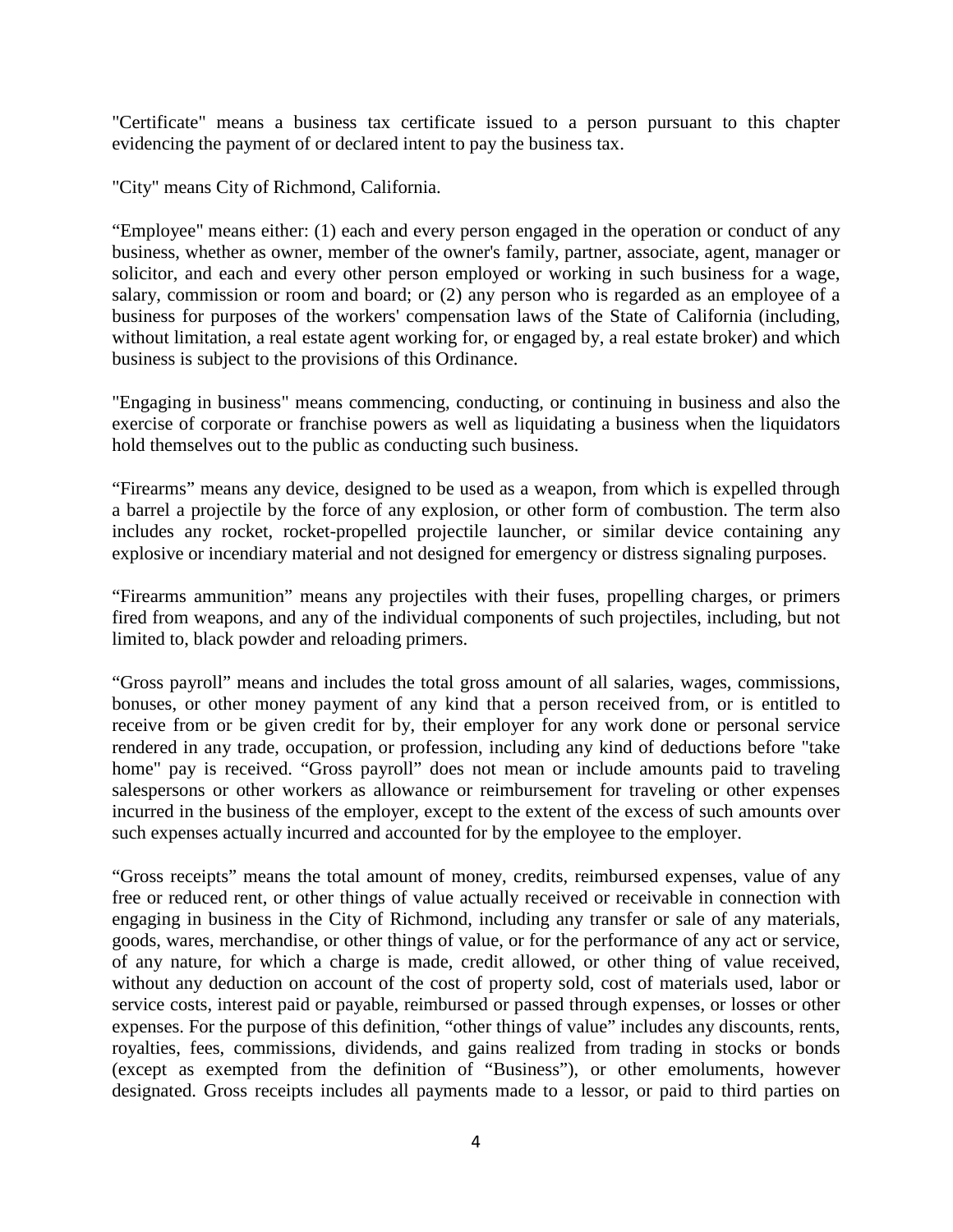behalf of a lessor as part of a lease agreement, including but not limited to, taxes, business taxes, insurance, mortgage payment, rent, and the cash value of all services rendered to or on behalf of the lessor by a lessee.

Notwithstanding the foregoing, the following shall be excluded from the definition of gross receipts:

- 1. Cash discounts allowed and taken on sales;
- 2. Credit allowed on property accepted as part of the purchase price and which property may later be sold, at which time the sales price shall be included as gross receipts;
- 3. Any tax required by law to be included in or added to the purchase price and collected from the consumer or purchaser;
- 4. Such part of the sale price of any property returned by purchasers to the seller as refunded by the seller by way of cash or credit allowances or return of refundable deposits previously included in gross receipts;
- 5. Receipts of community chest funds, foundations, or corporations organized and operated for religious or charitable purposes, which are not conducted for profit and no part of the net earnings of which inures to the benefits of any private shareholder or individual;
- 6. Receipts of nonprofit educational institutions of collegiate grade, defined herein to mean institutions incorporated as colleges or seminaries under the laws of the State of California; receipts of nonprofit secondary schools which are duly accredited by the University of California; and receipts of nonprofit elementary schools in which instruction is given to students in the preprimary grades in the several branches or studies required to be taught in the public schools of the State of California;
- 7. Whenever there are included within the gross receipts amounts which reflect sales for which credit is extended and such amount proved uncollectible in a subsequent year, those amounts may be excluded from the gross receipts in the year they prove to be uncollectible; provided, however, if the whole or portion of such amounts excluded as uncollectible are subsequently collected, they shall be included in the amount of gross receipts for the period when they are recovered;
- 8. Receipts from services or sales in transactions between related entities, as defined by 7.04.310.

"NAICS" means the numerical classification for business activities established in the North American Industry Classification System used by federal governmental agencies to classify business establishments; references in this Chapter to particular numerical NAICS codes are intended to apply the definitions and descriptions adopted in that system as of the effective date of this Chapter.

"Newly established business" is defined as:

- 1. A person conducting a particular business activity in the city for the first time; or
- 2. A business which resumes operation in the city after having been out of operation in the city during the entire previous tax year.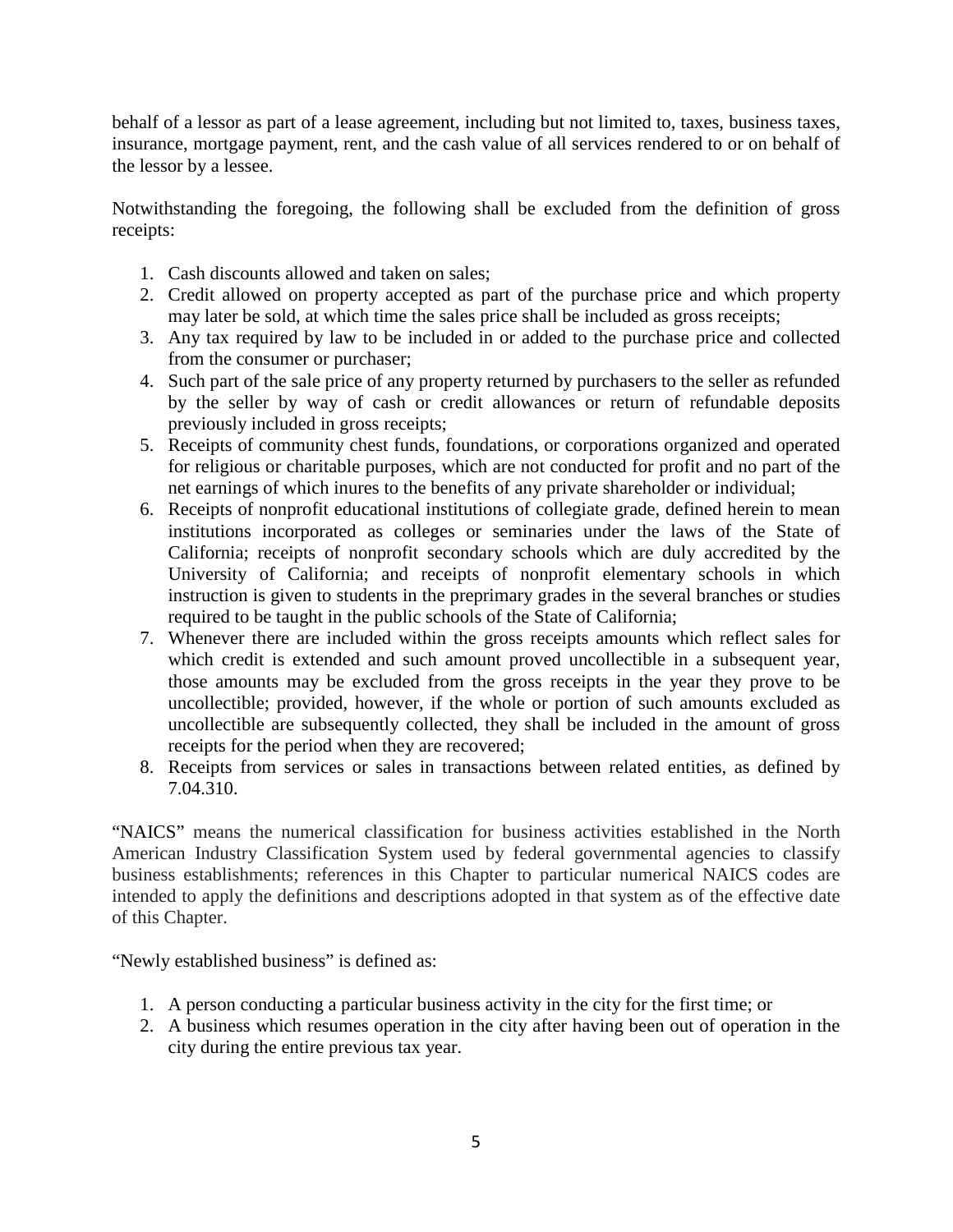In any case, "newly established business" does not include a person for whom a "related entity" as defined by 7.04.310 is already in operation in the city.

"Person" means any natural person, receiver, administrator, executor, assignee, trustee in bankruptcy, trust, estate, firm, co-partnership, joint venture, club, company, joint stock company, business trust, limited liability company, municipal corporation, political subdivision of the state of California, domestic or foreign corporation, association, syndicate, society, or any group of individuals acting as a unit, whether mutual, cooperative, fraternal, nonprofit, or otherwise, and the United States or any instrumentality thereof, and any natural person, who as an individual or with a spouse, owns fifty-one percent (51%) or more of the capital stock of a corporation obligated to file a declaration and pay tax pursuant to this chapter; and in addition, is a person with the power to control the fiscal decision-making process by which the corporation allocates funds to creditors in preference to its tax obligations under the provisions of this chapter. A person as defined herein, who is also an officer or director of a corporation obligated to file declarations and pay tax pursuant to this chapter, shall be presumed to be a person with the power to control the fiscal decision- making process. Whenever the term "person" is used in any clause prescribing and imposing a penalty, the term as applied to any association shall mean the owners or part owners of such association, and as applied to any corporation, shall mean the officers of such association.

"Residential and non-residential rental businesses" means engaging in any of the following business activities, as defined herein: "residential rental" and "non-residential rental."

"Sale" and "sell" means any transfer of title to property for a price by any manner or means, and to the serving, supplying, or furnishing, for a price, of any property fabricated or made at the special order of consumers who do or do not directly or indirectly furnish the specifications for such special order. "Sale" also includes any transaction where the possession of property is transferred, but the seller retains the title as security for the payment of the price.

"Shall" and "may." "Shall" means mandatory and "may" means permissive.

"Tax" or "business tax" means the charge for issuance of a certificate pursuant to chapter 7.04 of the city's municipal code.

## **7.04.120 Business Activity Definitions.**

"Administrative headquarters" means a location where the principal business transacted consists of providing administrative or management related services such as, but not limited to, recordkeeping, data processing, research, advertising, public relations, personnel administration, legal, and corporate headquarters services, to other locations where the operations of the same business are conducted which lead more directly to the production of gross receipts.

"Ambulance service" means either providing transportation of patients by ground or air, along with medical care, in vehicles that are equipped with lifesaving equipment operated by medically trained personnel or otherwise meeting the NAICS classification for "ambulance services" (NAICS 62191).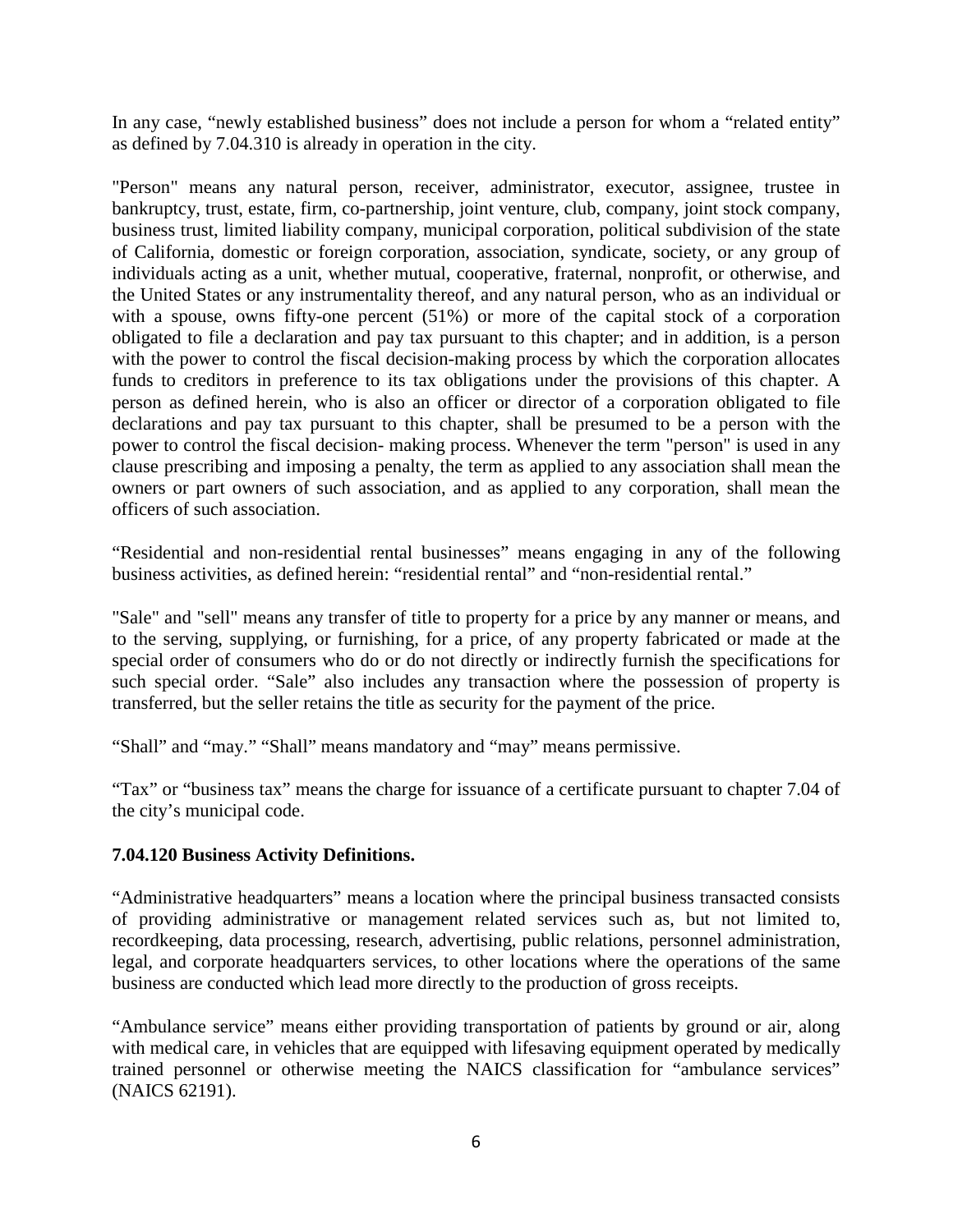"Automobile sales" means the selling of new or used motor vehicles at wholesale or retail.

"Business and personal services" means any business providing services such as, but not limited to, website hosting, internet and data exchange, repairs or improvements to or on real and personal property, renting or leasing personal property to businesses or persons, packaging, transhipping, storing, or stevedoring or providing services to persons such as, but not limited to, laundries, cleaning and dyeing, shoe repair, barber and beauty shops, nail and skin care services, photographic studios, parking lots and garages, and title guarantee companies.

"Cannabis business" means any business that involves planting, cultivating, harvesting, transporting, dispensing, delivering, selling at retail or wholesale, manufacturing, compounding, converting, processing, preparing, storing, packaging, or testing any part of the plant Cannabis sativa L. or any of its derivatives.

"Construction contractor" means a person who conducts or carries on a business that is licensed as a contractor by the state of California and who undertakes to, or offers to undertake to, or purports to have the capacity to undertake to, or submits bids to, or does themself or by or through others, construct, alter, repair, add to, subtract from, improve, move, wreck, or demolish any building, highway, road, railroad, excavation, or other structure project, development, or improvement, or to do any part thereof, including the erection of scaffolding or other structures or works in connection therewith.

"Non-residential rental" means renting or letting all or a portion of a building, structure, billboard, or other property for commercial, industrial, or advertising purposes, or a portion of such building, structure, billboard or property within the city for a purpose other than dwelling, sleeping, or lodging to a tenant. "Non-residential rental" includes offering, renting, or letting coworking spaces in any building or space, either as individual offices or shared working space, to businesses, independent contractors, or persons regardless of whether the person offering the coworking space owns the building or space or offers other related services, space, or products.

"Firearms and ammunition sales" means the selling, leasing, or transferring of firearms or firearms ammunition, except for wholesale sales. This definition shall not include establishments exclusively involved in the sales of firearms or firearms ammunition to law enforcement officials or any business licensed as a pawnbroker pursuant to Chapter 7.04 of the Code that (1) receives firearms or firearms ammunition as bond or other security for loans, advances, or other forms of compensation, or (2) sells or resells firearms or firearms ammunition wholesale to properly licensed and registered dealers exclusively.

"Hotel" and "motel" means providing short-term lodging in facilities known as hotels, motor hotels, resort hotels, and motels that may offer food and beverage services, recreational services, conference rooms, convention services, laundry services, parking, and other services, or otherwise meeting the NAICS classification for "Hotels (except Casino Hotels) and Motels" (NAICS72111)."Hotel" and "motel" also includes offering all or portion of a residential building or structure for short-term dwelling, sleeping, or lodging, for example, by offering a bedroom, home, or other living space on a third-party platform for short-term residential use.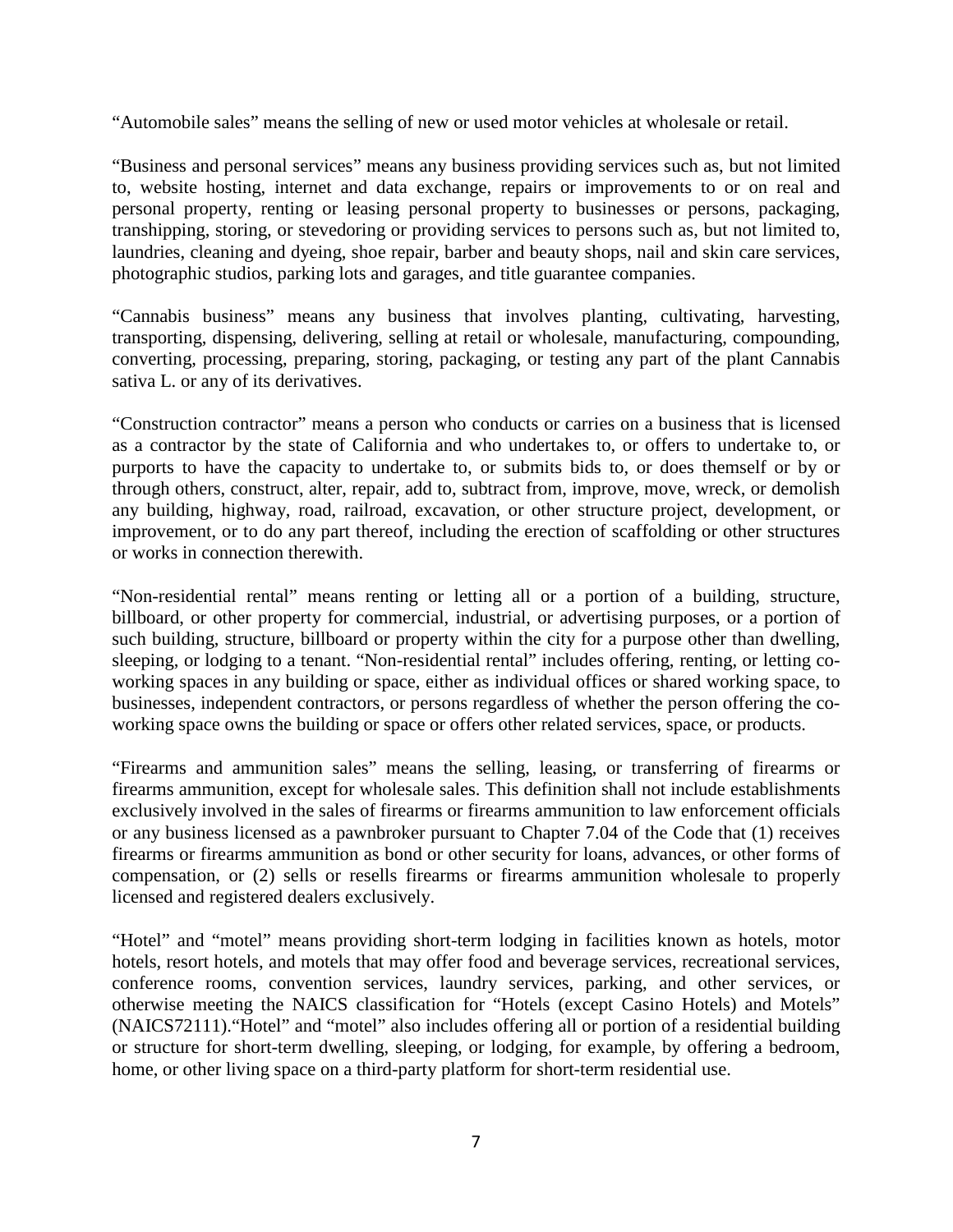"Manufacturing" means manufacturing or processing any goods, wares, merchandise, articles, or commodities at a location within or outside of the City of Richmond and selling such items at retail and/or wholesale in the City of Richmond.

"Media firms" means providing published or electronic media, including newspapers, publishing, radio, and broadcast television companies.

"Miscellaneous" means any business activity not otherwise defined in this section.

"Grocers" means a retailing of perishable and non-perishable food type items, such as, but not limited to, meats, fish, poultry, vegetables, fruits, nuts, breads, dairy products, non-alcoholic beverages, etc., from a fixed location.

"Professional/semi-professional service" means any professional services not specifically taxed by other business tax provisions of this chapter. The term includes, but is not limited to: business management services; website development services; finance services; insurance services, real estate services; medical and other health services; educational services, legal services; engineering and architectural services; accounting, auditing, and bookkeeping services; commission merchants; conducting, managing, or carrying on the business of furnishing reports on persons to insurance companies for underwriting purposes; or furnishing reports on persons to mercantile concerns as a basis for extending credit savings and loan and other financial institutions; conducting, managing or carrying on the business of lending money or advancing credit or arranging for the loan of money or the advancing of credit as principal or agent, where the obligation to repay the money lent or debt incurred or to compensate for the advance of credit is secured by a lien on real property, or some interest in real property, unless such business is exempt therefrom by law; software as a service; platform as a service; and infrastructure as a service.

The term "commission merchant" means a person who, for compensation in the form of a commission, engages in selling activities, including the solicitation or negotiation of a sale, or the forwarding of sales orders, which lead to the sale of goods, wares, or merchandise owned by some person other than the commission merchant. The business of a commission merchant shall be deemed to include also the buying and selling of goods, wares, or merchandise by a person to the extent that the person:

(1) Does not engage in the business of manufacturing, refining, fabricating, milling, treating, or other processing of the goods, wares, or merchandise bought and sold, and does not cause said goods, wares, or merchandise to be manufactured, refined, fabricated, milled, treated, or otherwise processed; and

(2) Does not obtain or retain title to said goods, wares, or merchandise except in one or more of the following situations: while such may be in transit or for short periods of time before transportation commences or after it ceases; and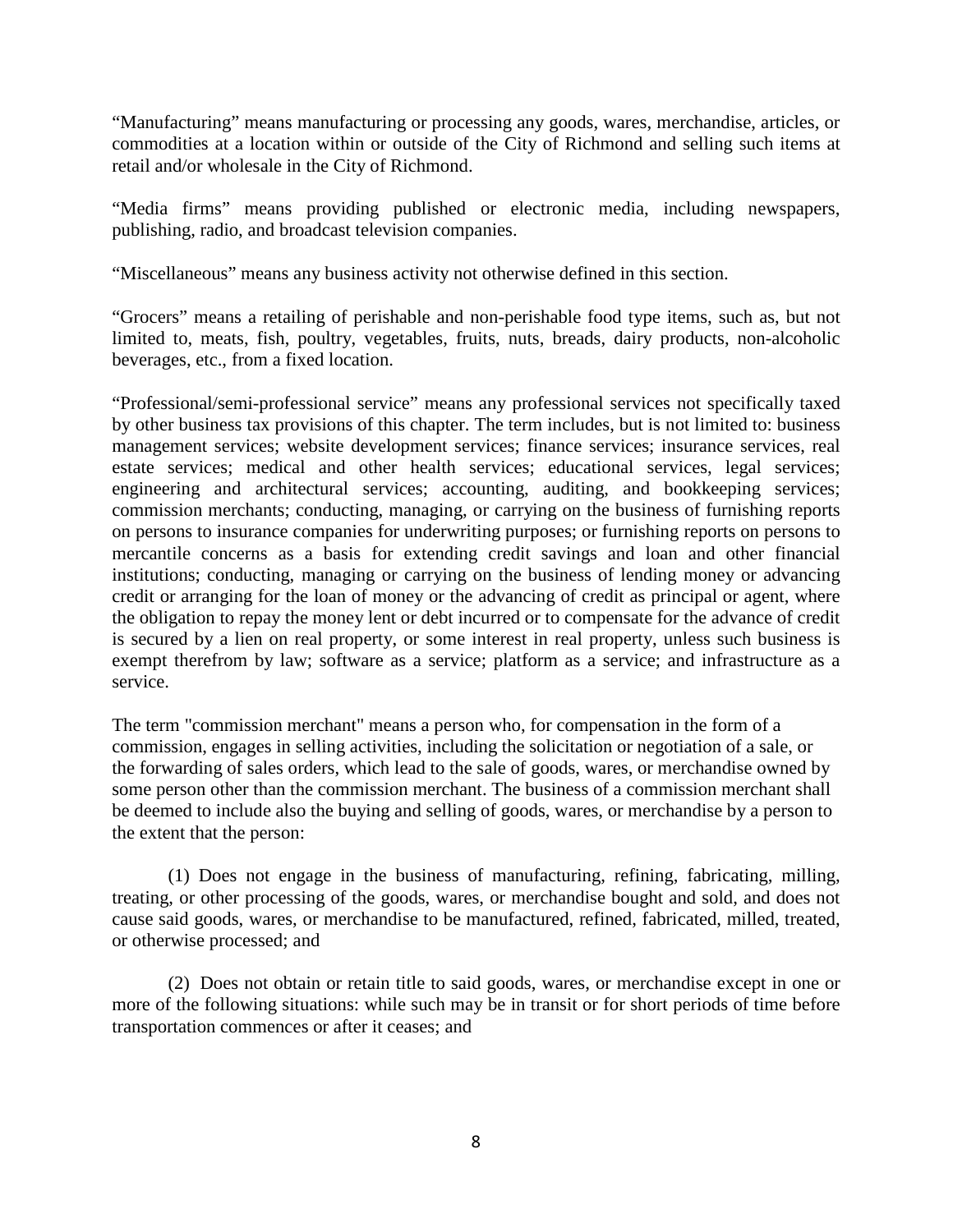(3) Does not store or warehouse such goods, wares, or merchandise except during one or more of the following situations: while such goods, wares, or merchandise are actually in transit or for short periods of time before transportation commences or after it ceases.

"Recreation and entertainment" means providing entertainment, recreation, or amusement. The business of providing entertainment, recreation, or amusement shall include, but is not limited to, the following: theatrical or musical entertainment, all shows or exhibits, exhibiting motion pictures, athletic clubs, sports and athletic exhibitions or contests, pools or billiard rooms, bowling alleys, golf courses, circuses, or penny arcades.

"Residential rental" means conducting or operating an apartment house, lodging house, and every person engaged in the business of conducting or letting rooms, and/or any building structure, for dwelling, sleeping, or lodging, including, and limited to, a single-family house, duplex, townhouse, condominium, or co-operative.

"Retail sales" means the sale of goods, wares, or merchandise for any purpose other than resale in the regular course of business, including restaurants and peddlers.

"Taxi and limousine service" means providing passenger transportation by automobile or van or providing any specialty or luxury passenger transportation services via limousine or luxury sedan on a reserved or unreserved basis or otherwise meeting the NAICS classification for "taxi and limousine service" (NAICS 4853).

"Transportation" and "trucking" refers to the use of transportation equipment such as airplanes, trains, boats, cars, trucks, vehicles, or pipelines as productive assets to move people and goods and includes businesses engaged in NAICS codes 481 through 487, air transportation, rail transportation, water transportation, truck transportation, transit and ground passenger transportation, pipeline transportation, and scenic and sightseeing transportation.

"Public utility" means conducting or operating a public utility. This section includes, but is not limited to, establishments providing to the general public or to private business sectors the following services: gas, electric, sanitary and garbage, cable television, and P.U.C.-related telephone services.

"Wholesale sales" the sale of goods, wares, or merchandise for the purpose of resale in the regular course of business.

| <b>Class</b> | <b>Industry</b>                     |
|--------------|-------------------------------------|
|              | <b>Retail Sales</b>                 |
| В            | Grocers                             |
| C            | Automobile Sales, Manufacturing     |
| D            | <b>Recreation and Entertainment</b> |
| E            | Hotel/Motel                         |

### **7.04.130 Business Activity Classifications**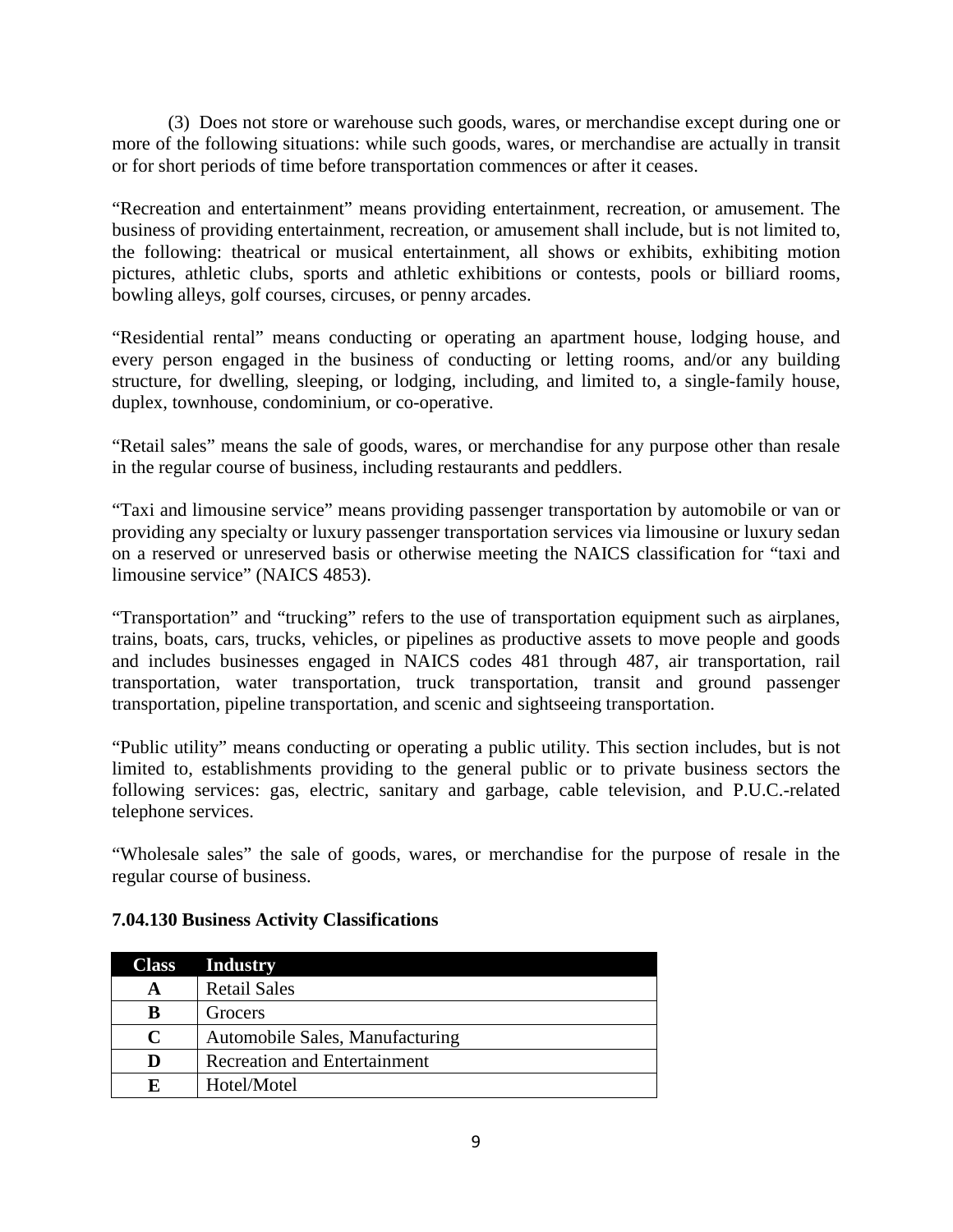| F           | Construction contractor                                            |
|-------------|--------------------------------------------------------------------|
| G           | Business and personal services                                     |
| H           | Professional/semi-professional service                             |
| T           | Administrative headquarters (payroll based, not gross<br>receipts) |
| J.          | Miscellaneous                                                      |
| $\mathbf K$ | <b>Residential and Commercial Rentals</b>                          |
| L           | Cannabis                                                           |
| M           | <b>Firearms Ammunition</b>                                         |
| N           | Taxi and limousine service                                         |
| 0           | Transportation, trucking                                           |

#### **7.04.200 Tax Rates**

Except as otherwise provided in this Chapter, persons engaged in business activities in the city shall pay the business tax at the rate provided for in Sections 7.04.205 through 7.04.230. All rates stated as an amount per \$1,000 shall be paid for each full \$1,000 of taxable gross receipts and every fractional part thereof.

# **7.04.205 Tax Rates for Class A through Class J—Progressive Rates**

A. **Class A**. Persons engaged in Class A business activities shall pay a business tax as follows:

| If annual gross receipts are:                              | Then the business tax is:                                                        |
|------------------------------------------------------------|----------------------------------------------------------------------------------|
| Not over \$1,000,000                                       | \$1.20 per \$1,000 of annual gross receipts                                      |
| Over \$1,000,000 but not over \$2,500,000                  | \$1,200, plus \$1.60 per \$1,000 of annual<br>gross receipts over \$1,000,000    |
| Over \$2,500,000 but not over \$25,000,000                 | \$3,600, plus \$2.00 per \$1,000 of annual<br>gross receipts over \$2,500,000    |
| \$25,000,000<br>Over<br>but<br>not<br>over<br>\$50,000,000 | \$48,600, plus \$2.40 per \$1,000 of annual<br>gross receipts over \$25,000,000  |
| Over \$50,000,000                                          | \$108,600, plus \$3.20 per \$1,000 of annual<br>gross receipts over \$50,000,000 |

B. **Class B**. Persons engaged in Class B business activities shall pay a business tax as follows:

| If annual gross receipts are:             | Then the business tax is:                                                      |
|-------------------------------------------|--------------------------------------------------------------------------------|
| Not over \$1,000,000                      | $$0.60$ per \$1,000 of annual gross receipts                                   |
| Over \$1,000,000 but not over \$2,500,000 | $$600$ , plus \$1.00 per \$1,000 of annual gross<br>receipts over $$1,000,000$ |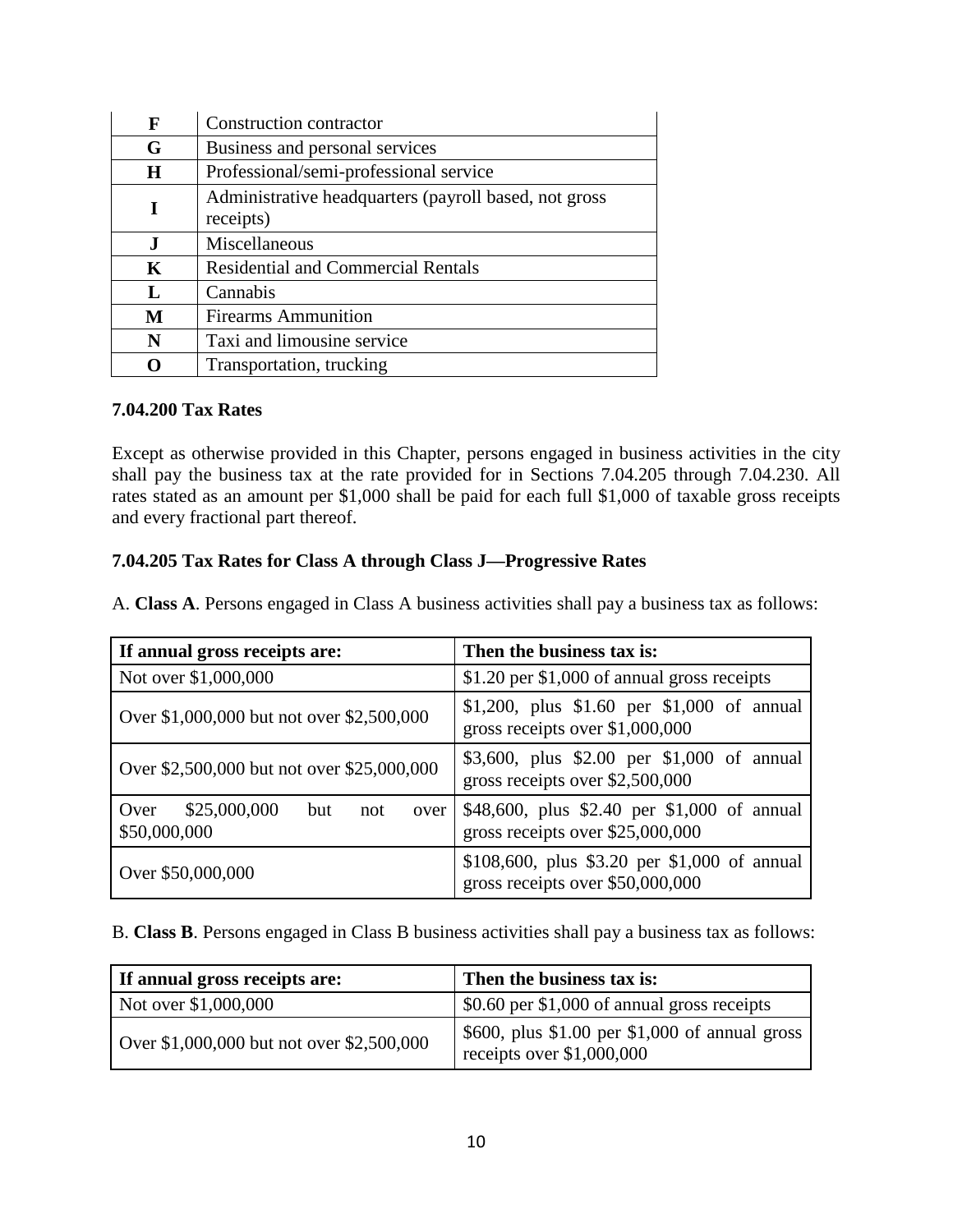| Over \$2,500,000 but not over \$25,000,000               | \$2,100 plus \$1.30 per \$1,000 of annual<br>gross receipts over \$2,500,000         |
|----------------------------------------------------------|--------------------------------------------------------------------------------------|
| $\sqrt{Over}$ \$25,000,000<br>but<br>not<br>\$50,000,000 | over \\$31,350 plus \$1.50 per \$1,000 of annual<br>gross receipts over \$25,000,000 |
| Over \$50,000,000                                        | \$68,850 plus \$2.00 per \$1,000 of annual<br>gross receipts over \$50,000,000       |

C. **Class C**. Persons engaged in Class C business activities shall pay a business tax as follows:

| If annual gross receipts are:                              | Then the business tax is:                                                        |
|------------------------------------------------------------|----------------------------------------------------------------------------------|
| Not over \$1,000,000                                       | \$1.20 per \$1,000 of annual gross receipts                                      |
| Over \$1,000,000 but not over \$2,500,000                  | \$1,200, plus \$2.20 per \$1,000 of annual<br>gross receipts over \$1,000,000    |
| Over \$2,500,000 but not over \$25,000,000                 | \$4,500, plus \$3.10 per \$1,000 of annual<br>gross receipts over \$2,500,000    |
| \$25,000,000<br>Over<br>but<br>not<br>over<br>\$50,000,000 | \$74,250, plus \$4.10 per \$1,000 of annual<br>gross receipts over \$25,000,000  |
| Over \$50,000,000                                          | \$176,750, plus \$5.00 per \$1,000 of annual<br>gross receipts over \$50,000,000 |

D. **Class D**. Persons engaged in Class D business activities shall pay a business tax as follows:

| If annual gross receipts are:                              | Then the business tax is:                                                        |
|------------------------------------------------------------|----------------------------------------------------------------------------------|
| Not over \$1,000,000                                       | \$4.50 per \$1,000 of annual gross receipts                                      |
| Over \$1,000,000 but not over \$2,500,000                  | \$4,500, plus \$4.60 per \$1,000 of annual<br>gross receipts over \$1,000,000    |
| Over \$2,500,000 but not over \$25,000,000                 | \$11,400, plus \$4.70 per \$1,000 of annual<br>gross receipts over \$2,500,000   |
| \$25,000,000<br>Over<br>but<br>not<br>over<br>\$50,000,000 | \$117,150, plus \$4.80 per \$1,000 of annual<br>gross receipts over \$25,000,00  |
| Over \$50,000,000                                          | \$237,150, plus \$5.00 per \$1,000 of annual<br>gross receipts over \$50,000,000 |

E. **Class E**. Persons engaged in Class E business activities shall pay a business tax as follows:

| If annual gross receipts are:             | Then the business tax is:                                                                    |
|-------------------------------------------|----------------------------------------------------------------------------------------------|
| Not over \$1,000,000                      | $\frac{1}{2}$ \$1.80 per \$1,000 of annual gross receipts                                    |
| Over \$1,000,000 but not over \$2,500,000 | $\frac{1}{2}$ \$1,800, plus \$2.80 per \$1,000 of annual<br>gross receipts over $$1,000,000$ |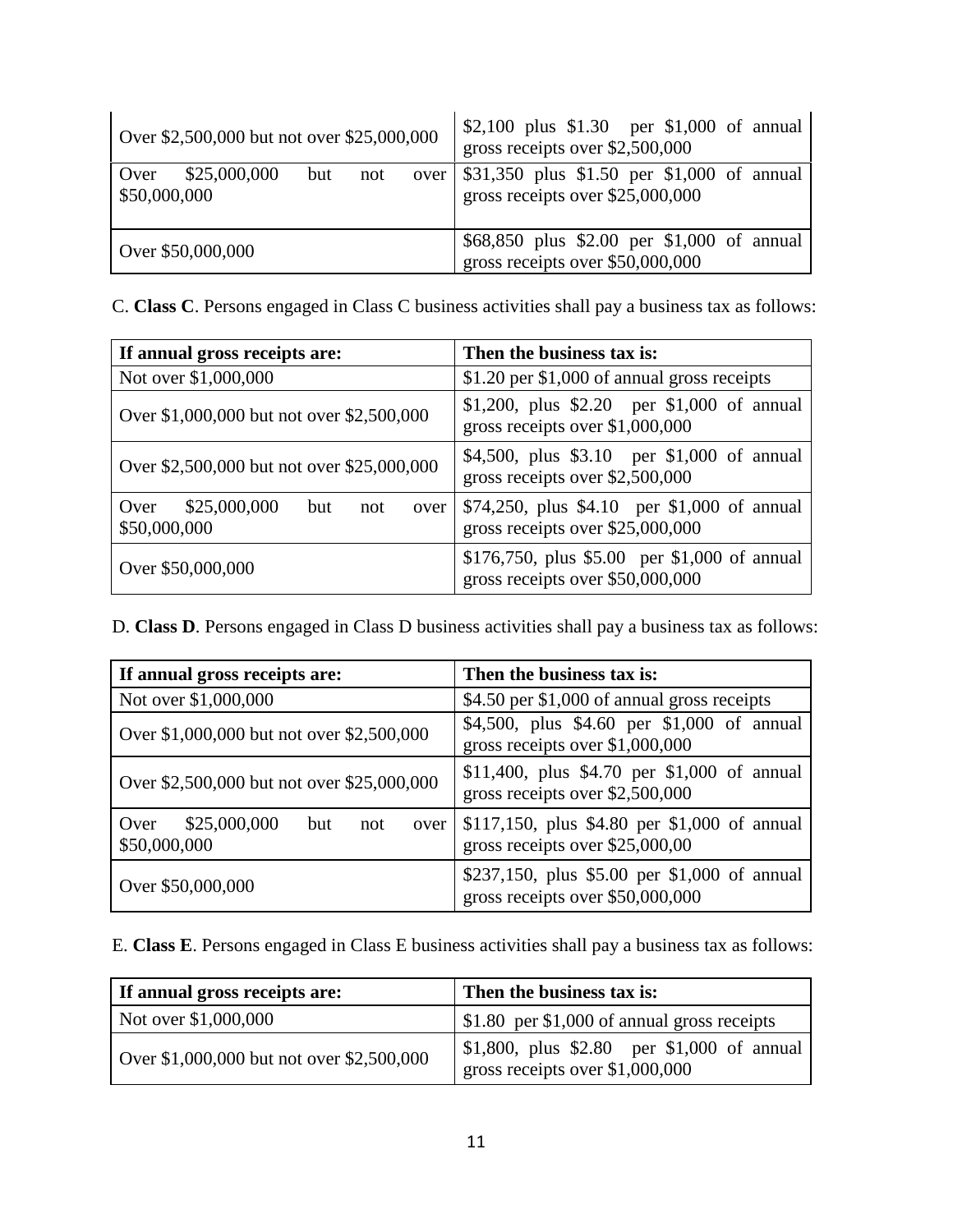| Over \$2,500,000 but not over \$25,000,000         | \$6,000, plus \$3.80 per \$1,000 of annual<br>gross receipts over \$2,500,000                       |
|----------------------------------------------------|-----------------------------------------------------------------------------------------------------|
| \$25,000,000<br>Over<br>but<br>not<br>\$50,000,000 | over \ \, \$91,500, plus \, \$4.80 \ per \, \$1,000 \ of annual<br>gross receipts over \$25,000,000 |
| Over \$50,000,000                                  | \$211,500, plus \$5.00 per \$1,000 of annual<br>gross receipts over \$50,000,000                    |

F. **Class F**. Persons engaged in Class F business activities shall pay a business tax as follows:

| If annual gross receipts are:                           | Then the business tax is:                                                        |
|---------------------------------------------------------|----------------------------------------------------------------------------------|
| Not over \$1,000,000                                    | \$1.80 per \$1,000 of annual gross receipts                                      |
| Over \$1,000,000 but not over \$2,500,000               | \$1,800, plus \$2.10 per \$1,000 of annual<br>gross receipts over \$1,000,000    |
| Over \$2,500,000 but not over \$25,000,000              | \$4,950, plus \$2.40 per \$1,000 of annual<br>gross receipts over $$2,500,000$   |
| Over \$25,000,000<br>but<br>not<br>over<br>\$50,000,000 | \$58,950, plus \$2.70 per \$1,000 of annual<br>gross receipts over $$25,000,000$ |
| Over \$50,000,000                                       | \$126,450, plus \$3.00 per \$1,000 of annual<br>gross receipts over \$50,000,000 |

G . **Class G**. Persons engaged in Class G business activities shall pay a business tax as follows:

| If annual gross receipts are:                              | Then the business tax is:                                                        |
|------------------------------------------------------------|----------------------------------------------------------------------------------|
| Not over \$1,000,000                                       | \$1.80 per \$1,000 of annual gross receipts                                      |
| Over \$1,000,000 but not over \$2,500,000                  | \$1,800, plus \$2.70 per \$1,000 of annual<br>gross receipts over \$1,000,000    |
| Over \$2,500,000 but not over \$25,000,000                 | \$5.850, plus \$3.60 per \$1,000 of annual<br>gross receipts over \$2,500,000    |
| \$25,000,000<br>Over<br>but<br>not<br>over<br>\$50,000,000 | \$86,850, plus \$5.00 per \$1,000 of annual<br>gross receipts over \$25,000,000  |
| Over \$50,000,000                                          | \$211,850, plus \$5.40 per \$1,000 of annual<br>gross receipts over \$50,000,000 |

H . **Class H**. Persons engaged in Class H business activities shall pay a business tax as follows:

| If annual gross receipts are: | Then the business tax is:                                 |
|-------------------------------|-----------------------------------------------------------|
| Not over \$1,000,000          | $\frac{1}{2}$ \$3.60 per \$1,000 of annual gross receipts |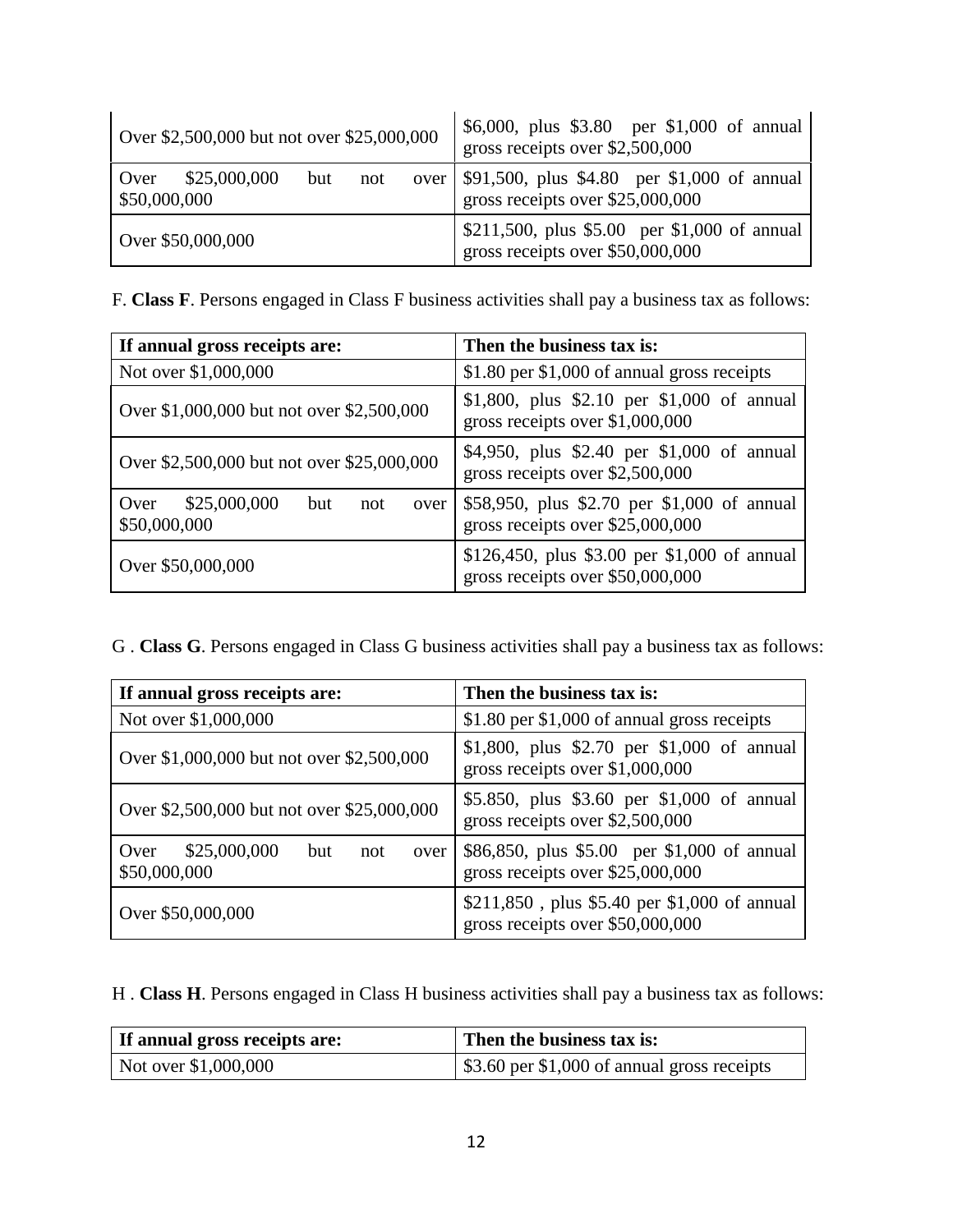| Over \$1,000,000 but not over \$2,500,000                  | \$3,600, plus \$4.10 per \$1,000 of annual<br>gross receipts over \$1,000,000    |
|------------------------------------------------------------|----------------------------------------------------------------------------------|
| Over \$2,500,000 but not over \$25,000,000                 | \$9,750, plus \$4.50 per \$1,000 of annual<br>gross receipts over \$2,500,000    |
| \$25,000,000<br>Over<br>but<br>not<br>over<br>\$50,000,000 | \$111,000, plus \$5.00 per \$1,000 of annual<br>gross receipts over \$25,000,000 |
| Over \$50,000,000                                          | \$236,000, plus \$6.80 per \$1,000 of annual<br>gross receipts over \$50,000,000 |

I . **Class I**. Persons engaged in Class I business activities shall pay a business tax as follows:

| If annual gross payroll are:                               | Then the business tax is:                                                       |
|------------------------------------------------------------|---------------------------------------------------------------------------------|
| Not over \$1,000,000                                       | \$1.20 per \$1,000 of annual gross payroll                                      |
| Over \$1,000,000 but not over \$2,500,000                  | \$1,200, plus \$1.50 per \$1,000 of annual<br>gross payroll over \$1,000,000    |
| Over \$2,500,000 but not over \$25,000,000                 | \$3,450, plus \$1.90 per \$1,000 of annual<br>gross payroll over \$2,500,000    |
| \$25,000,000<br>Over<br>but<br>not<br>over<br>\$50,000,000 | \$46,200, plus \$2.20 per \$1,000 of annual<br>gross payroll over \$25,000,000  |
| Over \$50,000,000                                          | \$101,200, plus \$2.40 per \$1,000 of annual<br>gross payroll over \$50,000,000 |

J . **Class J**. Persons engaged in Class J business activities shall pay a business tax as follows:

| If annual gross receipts are:                              | Then the business tax is:                                                        |
|------------------------------------------------------------|----------------------------------------------------------------------------------|
| Not over \$1,000,000                                       | \$2.40 per \$1,000 of annual gross receipts                                      |
| Over \$1,000,000 but not over \$2,500,000                  | \$2,400, plus \$3.10 per \$1,000 of annual<br>gross receipts over \$1,000,000    |
| Over \$2,500,000 but not over \$25,000,000                 | \$7,050, plus \$3.80 per \$1,000 of annual<br>gross receipts over \$2,500,000    |
| \$25,000,000<br>Over<br>but<br>not<br>over<br>\$50,000,000 | \$92,550, plus \$4.50 per \$1,000 of annual<br>gross receipts over \$25,000,000  |
| Over \$50,000,000                                          | \$205,050, plus \$4.80 per \$1,000 of annual<br>gross receipts over \$50,000,000 |

### **7.04.210 Class K: Residential Rental, Non-Residential Rental**.

A. Persons engaged in Class K business activities shall pay a business tax of \$10.81 for each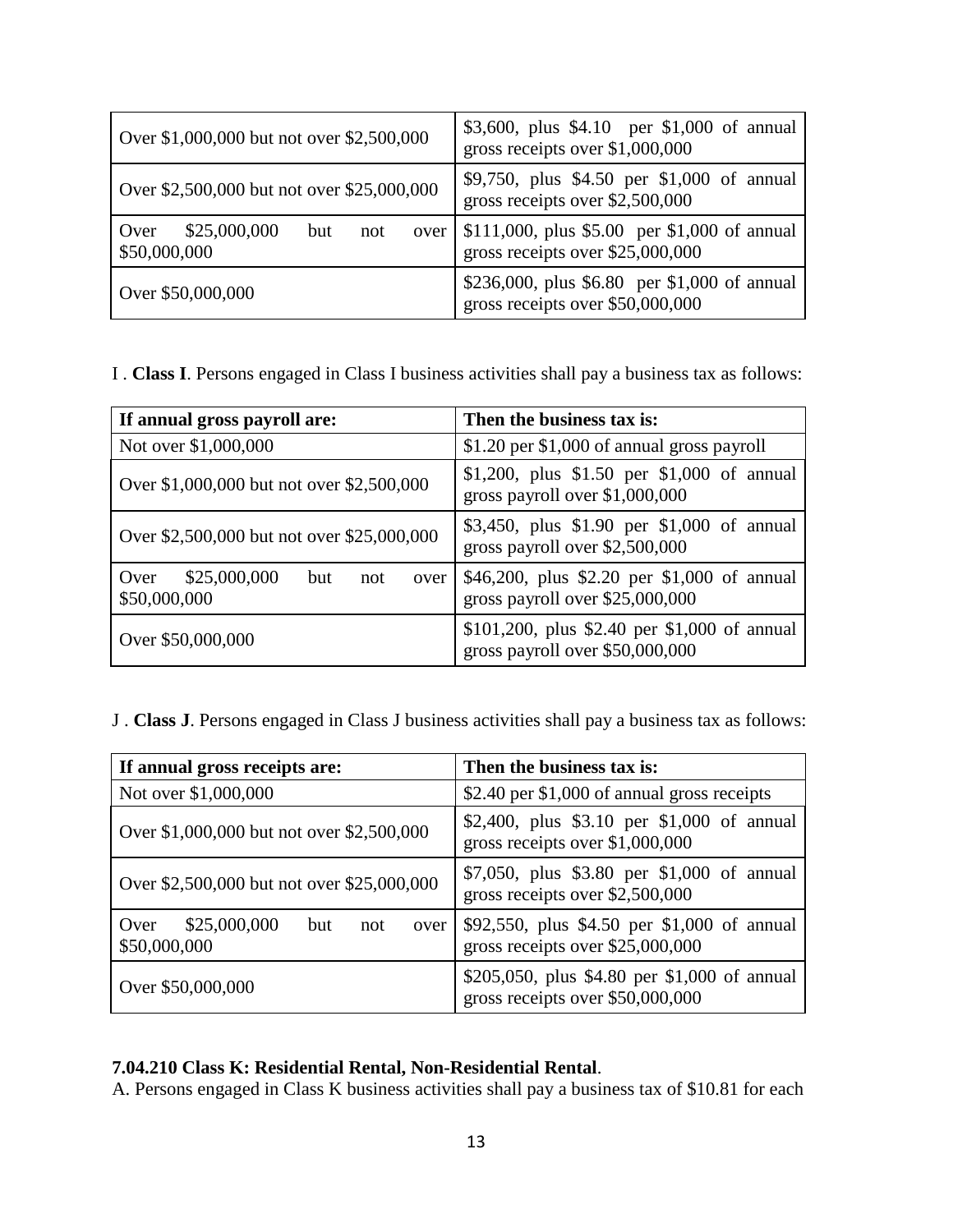\$1,000 of annual gross receipts if they own 4 units or less. If they 5 units or more, the rate is \$28.80 for each \$1,000 of annual gross receipts.

B. A person otherwise subject to the business tax described in subsection A of this section shall not be exempt by reason of the fact that one or more persons may reside within a building or structure where the primary purpose of the particular tenancy or the primary use or right to use by the tenant is for some purpose other than dwelling, sleeping, or lodging.

C. One-Year Exemption for buildings and major renovations completed before July 1, 2021.

- 1. All new buildings and those buildings on which major renovations are completed before July 1, 2021 will be eligible for a one-year exemption from the business tax rate described in subsection A of this section.
- 2. A person that qualifies for this exemption shall pay a business tax of sixty dollars (\$60.00) per year or fractional part thereof for the first thirty-three thousand three hundred thirty-five dollars (\$33,335.00) or less of annual gross receipts, plus one dollar (\$1.00) for each additional one thousand dollars (\$1,000.00) of annual gross receipts or fractional part thereof in excess of forty-four thousand four hundred forty-five dollars (\$44,445.00), during the one-year exemption period.
- 3. In determining the one-year exemption period:

a. The one-year exemption shall be deemed to commence in the year in which new buildings and/or major renovations are completed and to end in the first year from the year of completion irrespective of the date on which an application for exemption is filed.

b. There will be no extensions of the one-year exemption period for subsequent major renovations after the first major renovations are completed.

c. All lessors are entitled to only one one-year exemption for each business location. The one-year exemption applies to the building or structure and not the lessor.

d. There will be no proration in applying for the one-year exemption. The year in which new buildings are completed or major renovations are completed shall be considered to be a full year regardless of the date of completion.

- 4. To qualify for an exemption, the person must file an a exemption application on a form prescribed by the city.
- 5. Definitions applicable to this subsection are as follows:

"Major renovation" means any instance where the cost of renovation is equal to or exceeds fifty (50%) percent of the after-renovation appraised value of the building as determined by a certified, independent appraiser.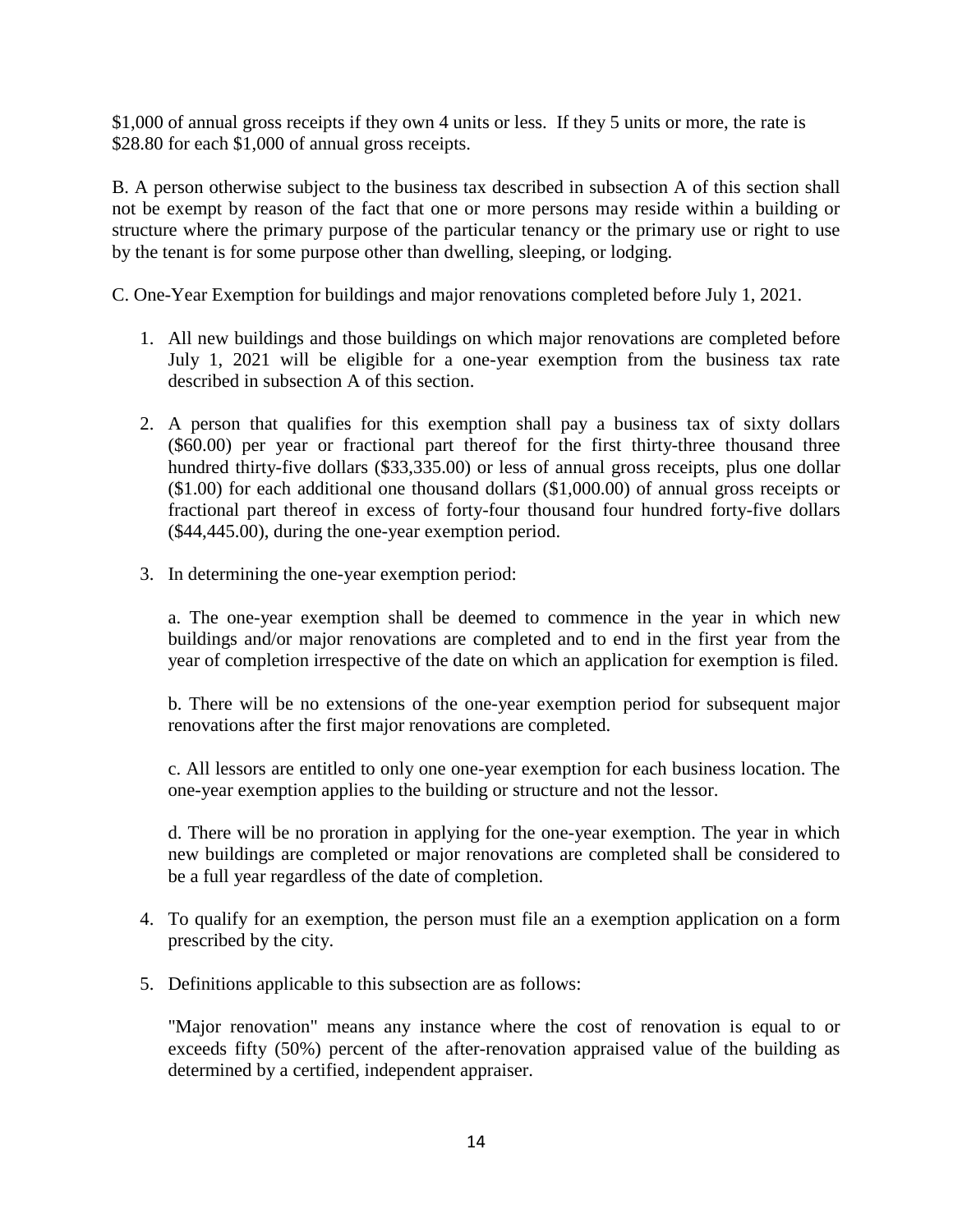"New building" means any newly constructed building completed after July 1, 1981 for which a temporary certificate of occupancy or certificate of occupancy has been issued by the city.

"New lessor" means any change which results in an eighty (80%) percent or more change of ownership.

- 6. Notwithstanding any other terms of this Section, the exemption described in this subpart applies only to persons engaged in the business of renting or letting a building, structure, or other property for commercial/industrial purposes, or a portion of such building, structure, or property within the city for a purpose other than dwelling, sleeping, or lodging to a tenant. Notwithstanding any other terms of this Section, the exemption created by this Section 7.04.210(C) shall not apply to any new buildings completed after July 1, 2021 or buildings on which major renovations are completed after July 1, 2021.
- D. Tax Exemption/Reduction for Owner-Occupied Rental Property.
	- 1. For the purpose of this subsection D, "Owner" is defined as a natural person, who is an owner of record holding an interest equal to or greater than thirty- three percent (33%) in the property.
	- 2. For the purposes of this subsection D, "household income" shall not include the income of a person renting a room in a single-family house, townhouse, or condominium unless the person is a member of the Owner's family.
	- 3. An Owner of a single-family house, townhouse, or condominium who offers for rent no more than two (2) rooms in said house, townhouse, or condominium shall be exempt from the business tax described in subsection A of this section if:
		- (a) the Owner currently lives in the house, townhouse, or condominium as his or her principal place of residence and has received the homeowner property tax exemption on their County property assessment under California Revenue and Taxation Code section 218; and
		- (b) the Owner has owned and lived in the house, townhouse, or condominium as his or her principal place of residence for at least one (1) year immediately preceding the application of this exemption; and
		- (c) the Owner's total household income from all sources is less than or equal to 150% of the Area Median Income (AMI); and
		- (d) the Owner has no ownership interest in any other residential rental property in the City of Richmond.
	- 4. An Owner of a single-family house, townhouse, or condominium who offers for rent three (3) rooms in said house, townhouse, or condominium shall only be required to pay the business tax described in subsection A of this section on one-third (1/3) of the total annual gross receipts if the Owner satisfies all of the conditions set forth above in subsections D.3.a-d of this section.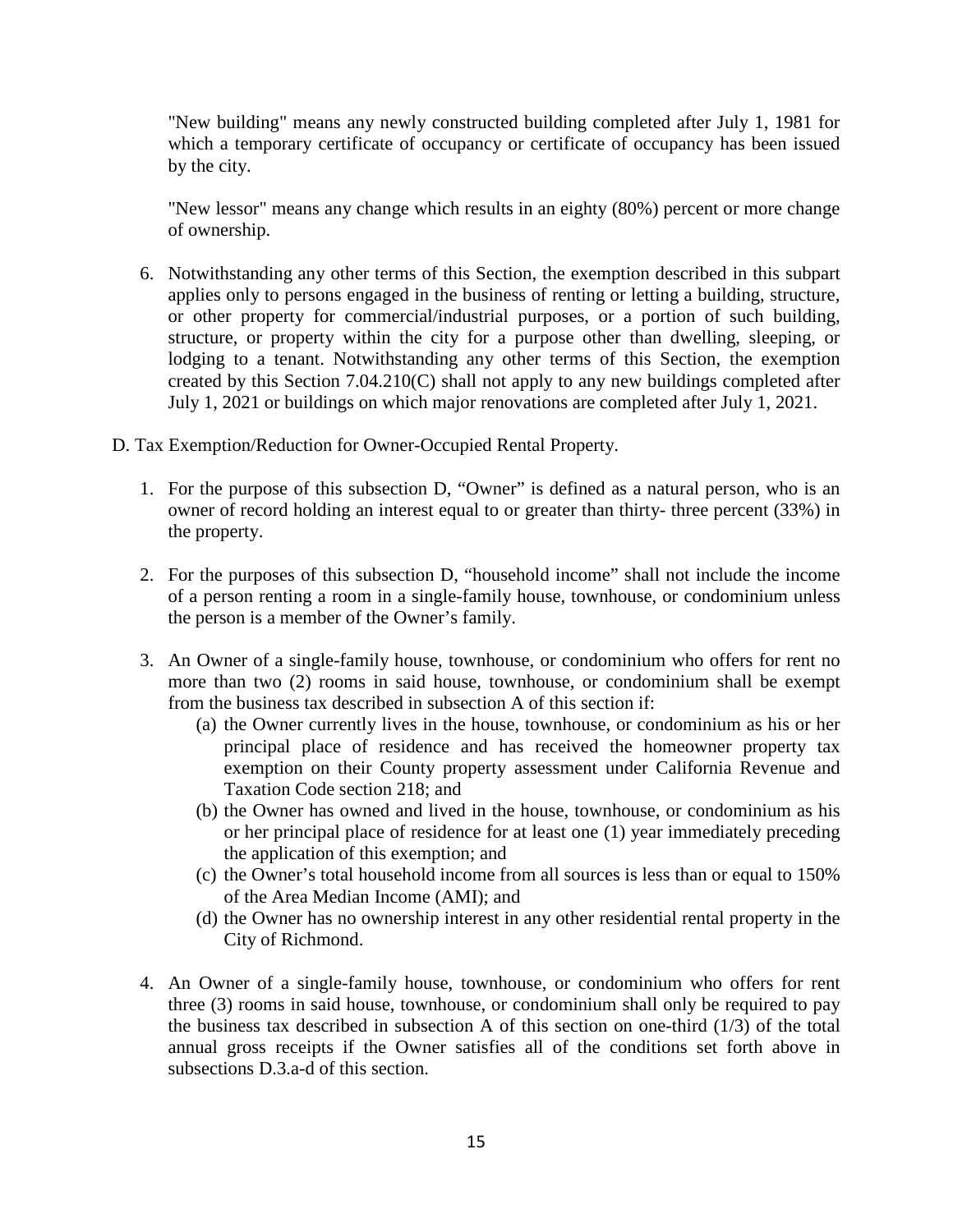- 5. An Owner of two dwelling units on a parcel, or a single dwelling unit on a parcel with one or two accessory dwelling unit(s) (ADUs) shall be exempt from the business tax described in subsection A of this section if:
	- (a) the Owner currently lives in one of the dwelling units as his/her principal place of residence and has received the homeowner property tax exemption on their County property assessment under California Revenue and Taxation Code section 218; and
	- (b) the Owner has owned the property and lived in one of the dwelling units as his/her principal place of residence for at least one (1) year immediately preceding the application of this exemption; and
	- (c) for duplexes, the rental unit is a "Controlled Rental Unit" as defined in Richmond Municipal Code section 11.100.030.; and
	- (d) the Owner's total household income from all sources is less than or equal to 150% of the Area Median Income (AMI); and
	- (e) the Owner has no ownership interest in any other residential rental property in the City of Richmond.
- 6. The exemption and reduction to the business tax described in subsection A provided for in this subsection D shall apply only to rental agreements with a tenancy term of 30 days or more; it shall not apply to Short Term Residential Rentals.
- 7. The exemption and reduction to the business tax described in subsection A provided for in this subsection D shall not be applied retroactively to taxes paid or due on or before December 31, 2019.
- 8. The exemption and reduction to the business tax described in subsection A provided for in this subsection D is a provisional adjustment to the business tax and shall be effective from July 1, 2020 through December 31, 2030 ("Effective Term"). On January 1, 2031 and thereafter, the tax rate described in subsection A shall be applied without consideration of subsection D, unless the Effective Term is further extended by the City Council.
- 9. The City Manager or designee may create regulations to implement this subsection including, but not limited to, documentation requirements to verify Owner occupancy and income requirements set forth in this subsection D, and an administrative option of receiving tax savings pursuant to subsection D through rebate to property owner. Prior to adoption of any regulations pursuant to this section, the City Administration must publicize and hold at least one community meeting for stakeholders and the public.
- E. Rental of Five or More Units of Residential Real Property Exemptions
	- 1. Notwithstanding Section 7.04.210(A), gross receipts from the rental of five or more residential units in the City of Richmond shall not include the following categories of dwelling units: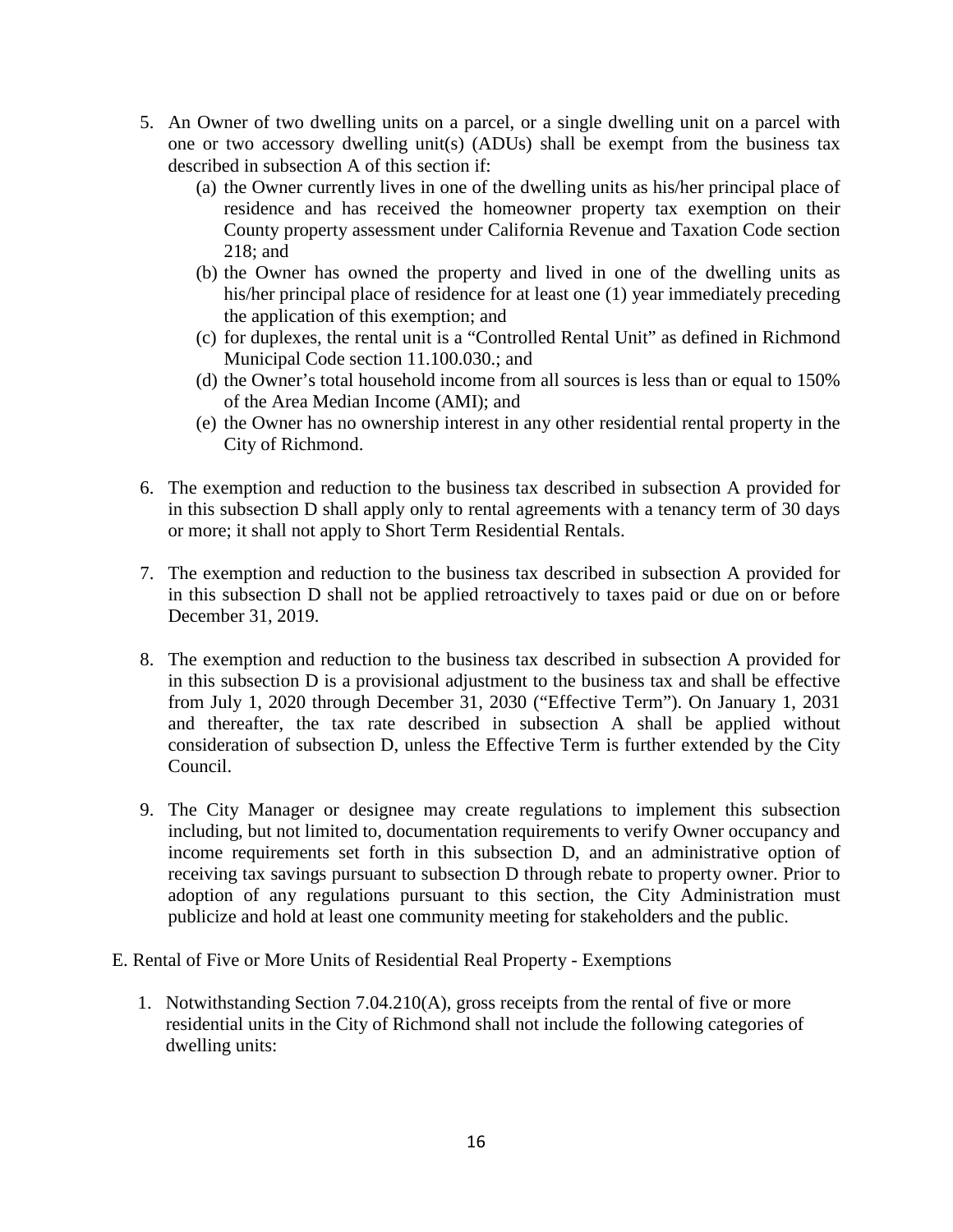- (a) dwelling units owned by a nonprofit corporation whose primary purpose is the provision of affordable housing, as described in 7.02.262;
- (b) dwelling units whose rents are controlled under state or federal law, deed restrictions, or agreement with public agencies, at rental rates that are affordable to households earning no more than 80% of AMI and whose tenants are incomequalified;
- (c) any unit subject to rent control under Chapter 11.100;
- (d) units occupied by tenants receiving monthly rental assistance (such as Section 8 vouchers) from the Richmond Housing Authority or City of Richmond; and
- (e) any dwelling unit during the first 12 years after the issuance of a certificate of occupancy.
- 2. Any person who would otherwise be subject to the tax imposed under this Section may seek a 1 year hardship exemption due to exceptional circumstances. The City Manager may approve such applications for good cause. Such approvals shall be in writing and specifically state the factors that constitute good cause. Any hardship exemption shall be effective for one tax year only, after which it will expire. Taxpayers who seek hardship exemptions must reapply every year.

#### **7.04.220 Class L: Cannabis Business**

Persons engaged in Class L business activities shall pay a business tax of \$50.00 per year or fractional part thereof for each \$1,000 of annual gross receipts.

Any exemption or exclusion contained in this Chapter 7.04 for gross receipts of charitable and/or nonprofit organizations shall not apply to persons engaged in a cannabis business.

#### **7.04.225 Class M: Firearms Ammunition**

Persons engaged in Class M business activities shall pay a business tax of \$60.00 per year or fractional part thereof for the first \$2,500 or less of annual gross receipts, plus \$24.00 per year for each additional \$1,000 of annual gross receipts in excess of \$2,500.

#### **7.04.230 Class N: Taxi and Limousine Service**

Persons engaged in Class N business activities shall pay a business tax of \$75 for each ambulance or limousine and \$180 for each taxicab permit.

#### **7.04.235 Class O: Transportation and Trucking**

A. Persons engaged in Class O business activities based upon the average number of persons employed by such business in the City shall pay an annual business tax as follows: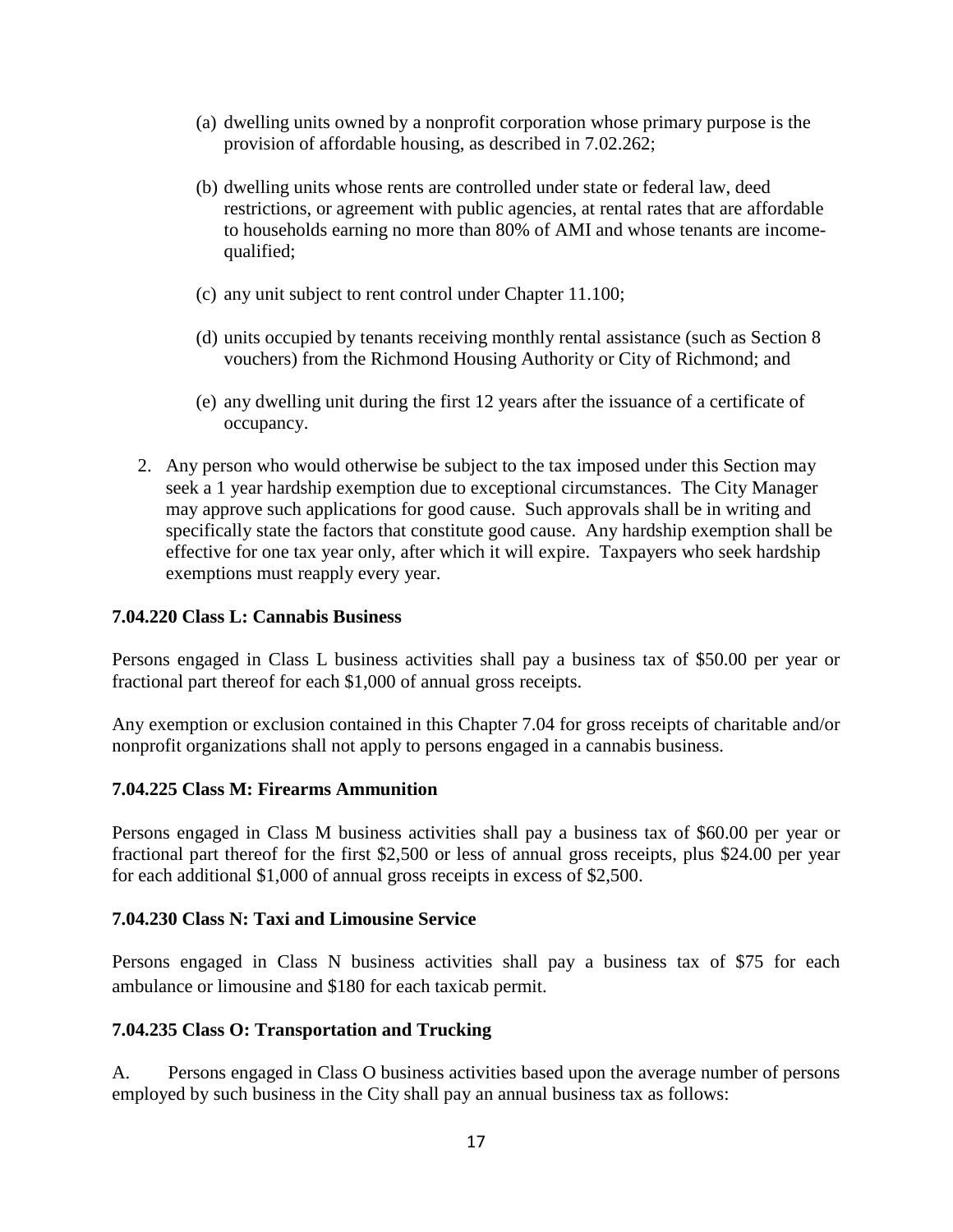\$72 for the first person employed, then:

- 1. \$18 per person for the next 19 persons employed;
- 2. \$9 per person for the next 80 persons employed;
- 3. \$7.50 per person for the next 100 persons employed;
- 4. \$4.50 per person for all other persons employed.

B. "Average number of persons employed" means the average number of persons employed daily in the business for the period of one year, and shall be determined by ascertaining the total number of hours of service performed by all employees during the previous year, and dividing the total number of hours of service thus obtained by the number of hours of service constituting a day's work, according to the custom or laws governing such employments, and by again dividing the sum thus obtained by the number of business days in each year. In computing the "average number of persons employed," fraction of numbers shall be excluded. "Employee," as used in this section, means all persons engaged in the operation or conduct of the business, whether as owner, any member of the owner's family, partner, manager, and any and all other persons employed or working in said business.

### **7.04.240 "Annual Gross Receipts"—Definition—First Certificate.**

"Annual gross receipts" for a newly established business receiving its first business tax certificate shall mean the total gross receipts received from the initiation of any business activities to the expiration of the person's first business tax certificate.

Every person applying for the first business tax certificate for a newly established business shall provide a reasonable estimate of their anticipated gross receipts for the period from the initiation of any business activities to the expiration of its first business tax certificate. The applicant shall pay an initial tax payment based on the estimate.

In a manner and time prescribed by the City Manager, the city shall allow a credit against future taxes for any overpayment in comparison to actual gross receipts and the applicant shall make an additional payment for any undercharge in comparison to actual gross receipts. The true up required by this paragraph shall proceed regardless of whether the person seeks a second business tax certificate.

The City Manager may demand any information necessary to verify any estimate, reject any estimate, or unilaterally amend any estimate to conform to the City Manager's understanding of a reasonable estimate of any person's anticipated gross receipts based on any factual information in the City Manager's possession.

#### **7.04.245 "Annual Gross Receipts"—Definition—Second Certificate**.

"Annual gross receipts" for a business receiving its second business tax certificate means the total gross receipts received from January 1 to December 31 of the year for which the business tax certificate is issued.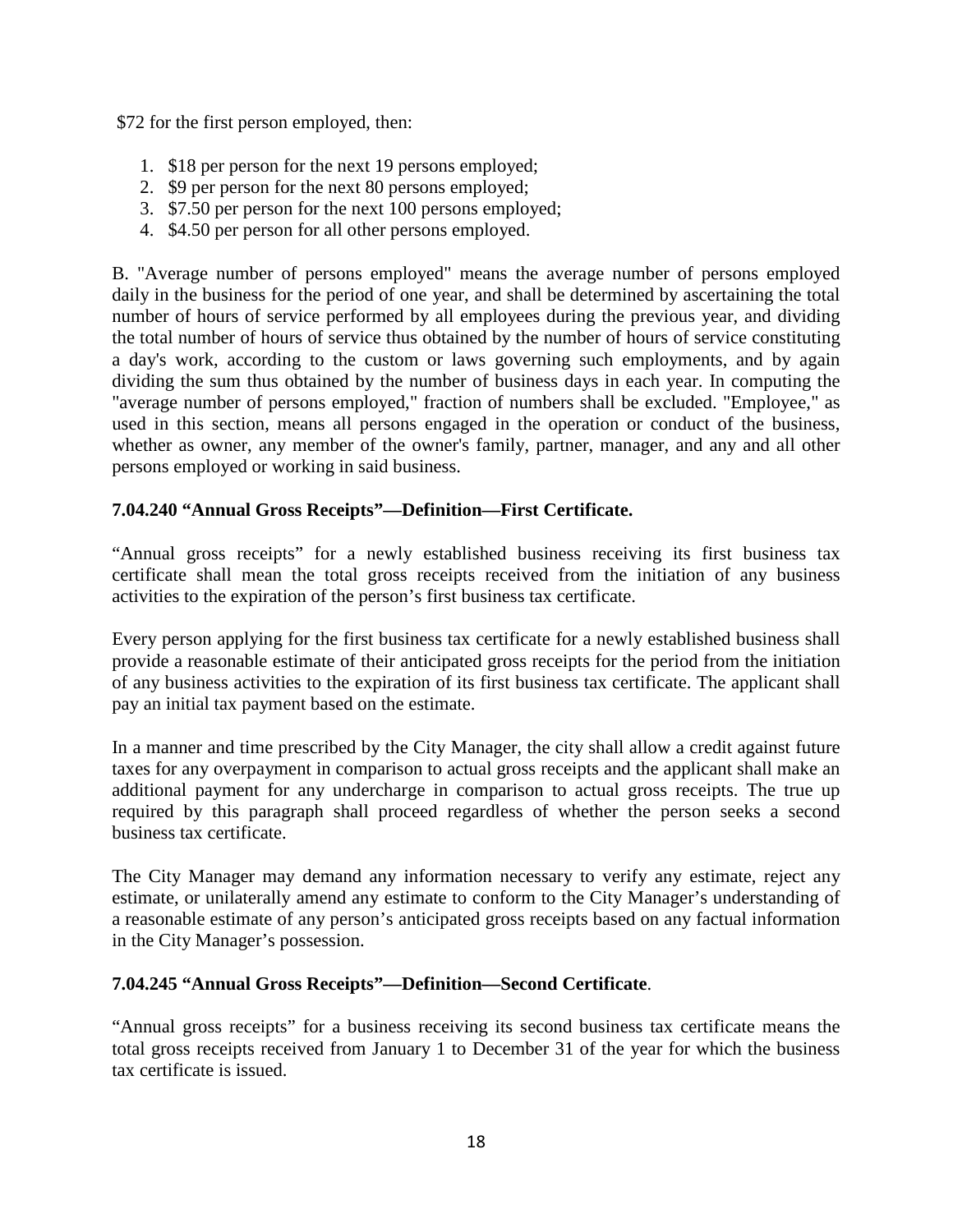Every person applying for a second business tax certificate shall provide a reasonable estimate of their anticipated gross receipts for the period from January 1 to December 31 of the year for which the business tax certificate is issued. The applicant shall pay an initial tax payment based on the estimate.

In a manner and time prescribed by the City Manager, the city shall allow a credit against future taxes for any overpayment in comparison to actual gross receipts and the applicant shall make an additional payment for any undercharge in comparison to actual gross receipts. The true up required by this paragraph shall proceed regardless of whether the person seeks a further business tax certificate.

The City Manager may demand any information necessary to verify any estimate, reject any estimate, or unilaterally amend any estimate to conform to the City Manager's understanding of a reasonable estimate of any person's anticipated gross receipts based on any factual information in the City Manager's possession.

## **7.04.250 "Annual Gross Receipts"—Definition—Third Certificate and Thereafter**.

"Annual gross receipts" for a business receiving its third business tax certificate, and for any business tax certificates, means the total gross receipts received from January 1 to December 31 of the year immediately preceding the year for which the business tax certificate is issued.

# **7.04.251 "Annual Gross Receipts"—Definition—Construction Contractors**.

Any person engaging in the business of a construction contractor shall apply the method for determining "annual gross receipts" defined in section 7.04.240 with respect to its first business tax certificate.

Any person engaging in the business of a construction contractor shall apply the method for determining "annual gross receipts" defined in section 7.04.245 with respect to its second business tax certificate and for all business tax certificates applied for thereafter, notwithstanding any terms to contrary in section 7.04.245 or 7.04.250.

## **7.04.260 Alternative Rate: Small business enterprises**.

Notwithstanding any other provisions of this chapter, small business enterprises may elect to pay business tax either at the rates stated herein or, as an alternative, at a flat amount of \$100 for each business tax certificate. The City may require any small business enterprise to submit any documentation deemed necessary by the City Manager to monitor the application of this exemption.

Any person electing to pay the alternative rate pursuant to this section shall be required to obtain a business license and timely file for the alternative rate and subsequent renewals before the applicable delinquency date. The failure to timely file or renew prior to the date the taxes would otherwise have been delinquent shall render the alternative rate inapplicable and shall subject the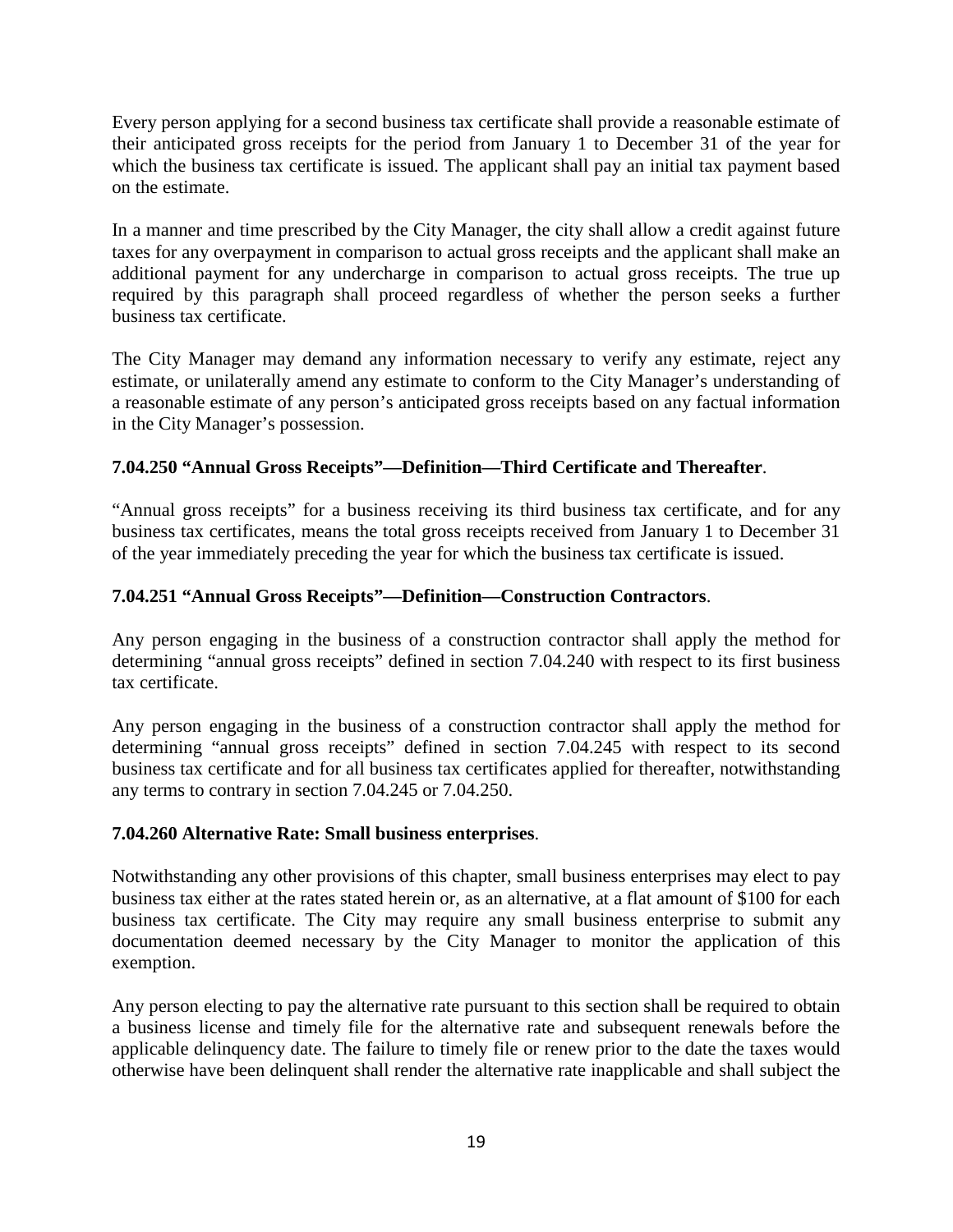person to the tax that would otherwise be payable as well as to any applicable interest and penalties.

The term "small business enterprise" shall mean and include any person who meets both of the following criteria:

- 1. Annual gross receipts that do not exceed \$250,000; and
- 2. Business activity is not classified as Class K, residential rental or non- residential rental, or Class L, cannabis businesses.

### **7.04.261 Exemption: Buildings rented by the city**.

A person who rents or leases a building to the city shall be exempt from the business tax to the extent the taxpayer receives gross receipts from the city with respect to the rental or lease of the building, if the city and the person enter into an agreement pursuant to which the city assumes responsibility for payment of the business tax.

### **7.04.262 Exemption: Affordable housing developments**.

A. *General Rule.* A person engaged in residential rental of a property that is eligible for a partial property tax exemption pursuant to Section 214(g) of the California Revenue and Taxation Code shall be exempt from business tax liability with respect to the property through a reduction in the person's total gross receipts in an amount to equal to the gross receipts derived from the property multiplied by the percentage used to calculate the person's partial property tax exemption pursuant to Section 214(g) of the California Revenue and Taxation Code.

B. *Conditions.* Any person entitled to a deduction pursuant to this section shall provide the city with any information deemed necessary by the City Manager to confirm that the property is eligible for a partial property tax exemption pursuant to Section  $214(g)$  of the California Revenue and Taxation Code and the extent to which such property is eligible for such exemption.

C. *Denial of Exemption.* The city may deny the deduction provided for by this section, in part or in whole, to any person who the City Manager reasonably believes does not qualify for, or has miscalculated, the partial property tax exemption created by Section 214(g) of the California Revenue and Taxation Code, regardless of any determinations made or exemptions granted by any other public or private party.

#### **7.04.263 Exemption: Family daycare**.

Every person licensed by the State of California Department of Social Services as a family daycare provider, and maintaining a state license permitting up to fourteen (14) children or less per facility, shall be exempt from the business tax imposed under this chapter to the extent that they derive gross receipts from such activity. Persons seeking an exemption pursuant to this section must submit an annual statement, as described in Section 7.04.300, together with a copy of the most current license issued by the State of California Department of Social Services to the city.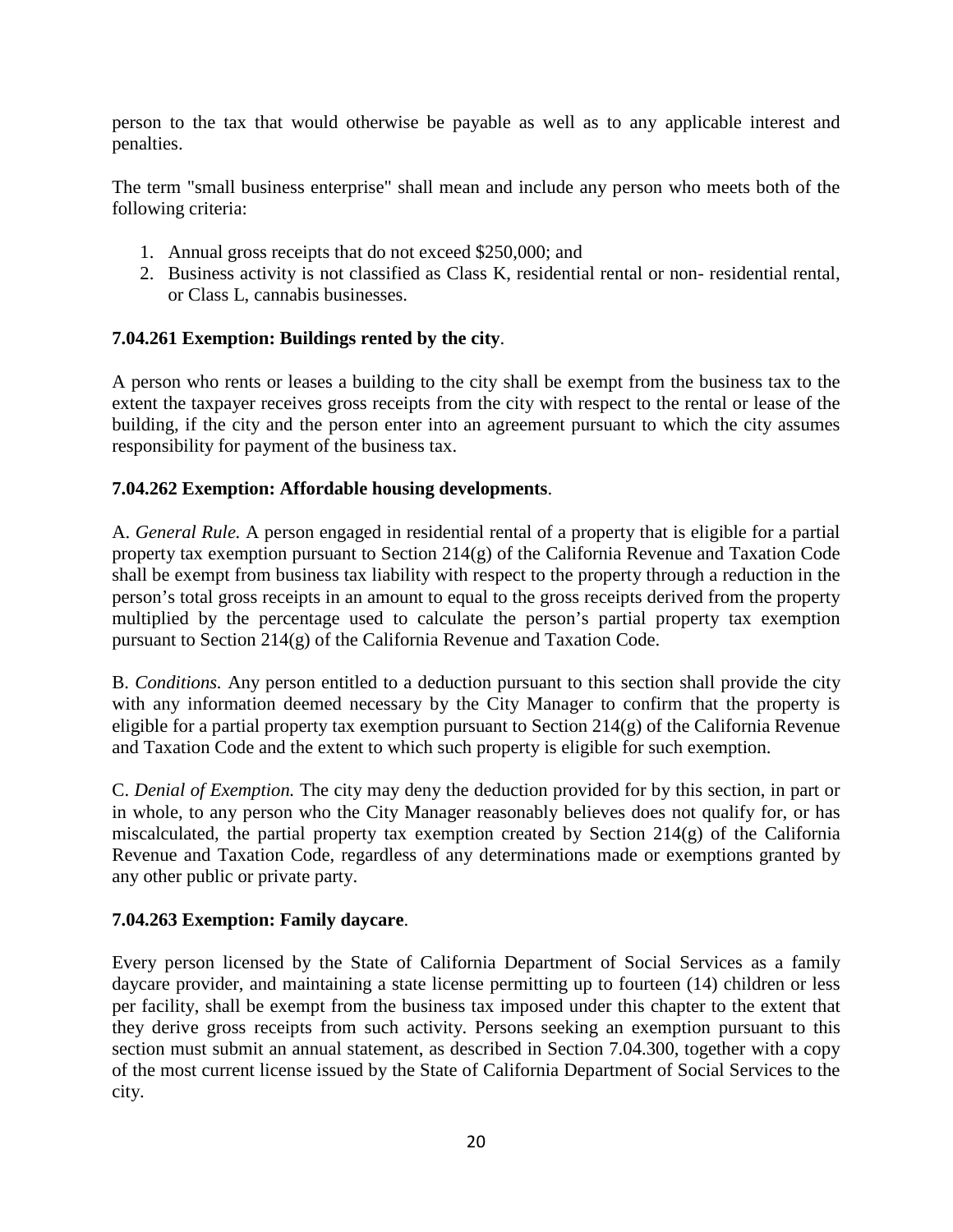### **7.04.264 Exemption: Franchisees.**

The provisions of this Chapter shall not apply to: (1) any public utility paying franchise payments to the City; and (2) any person or business paying sums under a contract with the City for the privilege of collecting sold wastes.

### **7.04.265 Optional method of determining tax**.

When a person engages in two or more business activities, other than manufacturing, which are taxed on the basis of gross receipts under different provisions of this chapter, such person may elect to combine all such gross receipts and pay a tax determined by applying the rate of tax applicable to that business activity producing the greatest amount of gross receipts, subject to the following provisions:

- 1. All businesses must be conducted at the same location; and
- 2. The gross receipts of all business activities, except the business producing the greatest amount of gross receipts, must not exceed twenty (20%) percent of the total combined gross receipts of all business activities.

Each person required to obtain a business tax certificate for engaging in the business of selling firearms or firearms ammunition shall not be required to obtain a business tax certificate for activities covered by any other section of this chapter and shall pay tax on gross receipts derived from any activity covered by any section of this chapter at the rate prescribed for gross receipts from the sale of firearms or firearms ammunition.

#### **7.04.266 Raw Materials**.

Any person engaging in the business activity of a manufacturer may deduct the value of raw materials actually used from their calculation of annual gross receipts. Only the value of raw materials actually used during the same time period as the time period used to calculate the person's annual gross receipts may be deducted.

#### **7.04.270 Constitutional Apportionment**.

A. *Right to Apportionment.* No taxes, penalties, fees, or interest provided for by this chapter shall be applied so as to impose an undue burden upon interstate commerce or be violative of the equal protection and due process clauses of the constitutions of the United States and of the State of California.

B. *Submission of Application*. If any person believes that any business tax places an undue burden upon interstate commerce or violates the constitution of the United States or State of California, the person may apply to the City Manager for an adjustment of the tax. Such application must be in writing within one-year after the original deadline to pay the underlying tax. If the person does not make such request within one-year, they shall be conclusively deemed to have waived any adjustment for that year.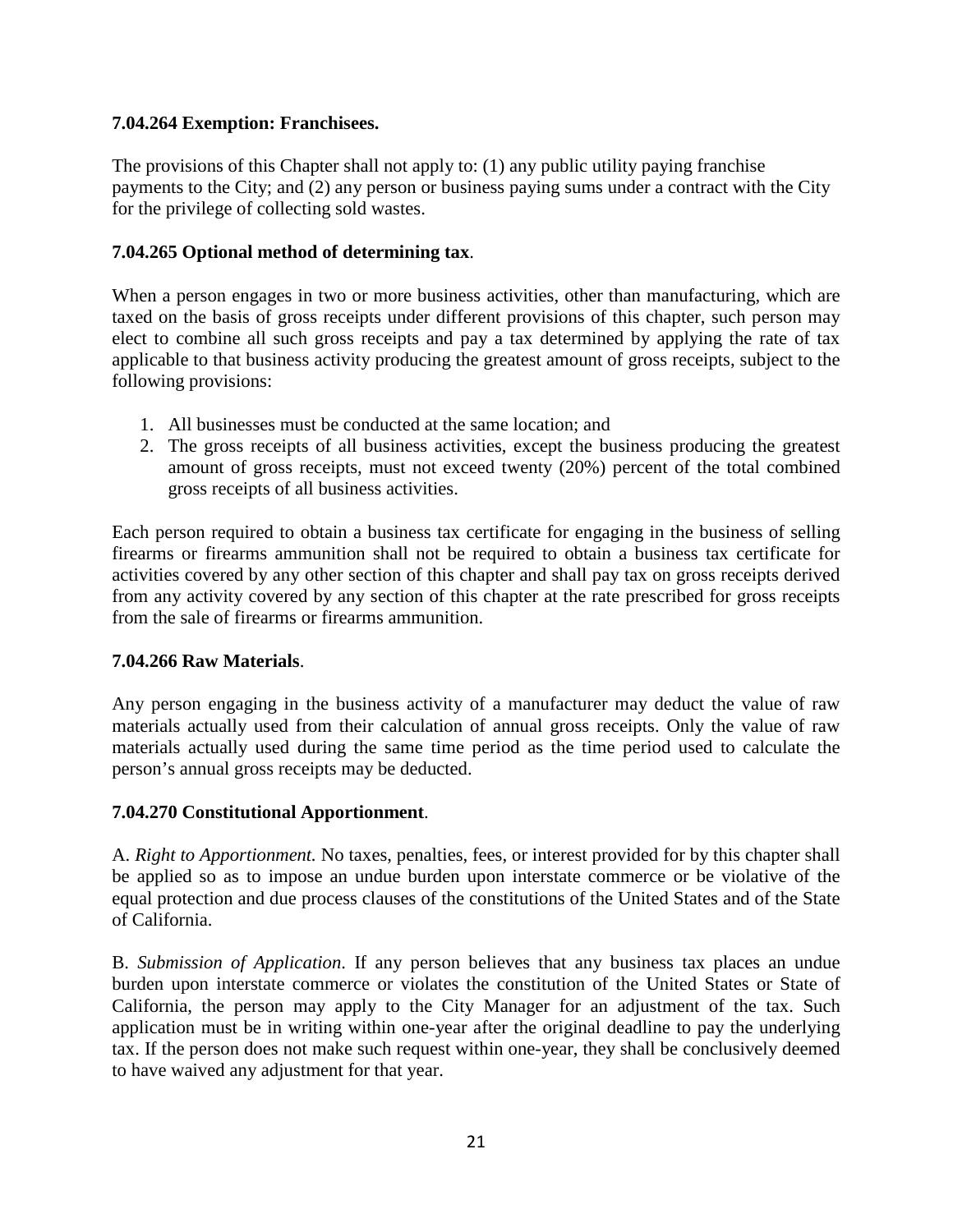Each person submitting an application shall by sworn statement and supporting testimony, show the proposed apportionment method, describe the extent to which the person conducts any business activities within and outside of the city and provide any other information that the City Manager may deem necessary to determine the extent, if any, of the undue burden or violation.

C. *Consideration of Application.* With respect to any application, the City Manager shall conduct an investigation, and shall fix as the tax an amount that is reasonable and nondiscriminatory, or if the tax has already been paid, shall order a refund of the amount over and above the tax so fixed. In fixing the tax to be charged, the City Manager shall have the power to base the tax upon a percentage of gross receipts or any other measure that will assure that the tax assessed is uniform with that assessed on businesses of like nature, so long as the amount assessed does not exceed the tax as prescribed by this chapter. In no event is any taxpayer entitled to a refund that results in a windfall to such taxpayer. If the City Manager determines no adjustment is necessary, they may require the person to submit a sworn statement of the gross receipts and pay the amount of tax determined by the City Manager.

D. *Guidelines*. The City Manager may issue guidelines to be used to determine the appropriate apportionment method for any given business. Such guidelines may be general or specific to a particular industry or industries.

## **7.04.300 Certificates—Issuance, Declaration, Content, Due Date**

A. *Annual Certificate and Written Declaration.* Every person engaging in business activities in the city shall file with the city an annual written statement setting forth the then applicable factor or factors that constitute the measure of the tax, together with such other information as may be required by the City Manager. Written statements shall include a declaration confirming, under penalty of perjury, that the information contained in the application is true and correct. Each applicant who is subject to the contractor's license law, shall state that they are licensed under such law, that this license is in full force and effect, and the number of the license.

B. *New Business Registration.* Every person applying for a first business tax certificate for a newly established business shall provide any information to the city that the City Manager deems reasonably necessary to properly categorize the person's business activities and pay a registration fee (separate from the business tax) in the amount set forth in the City's master fee schedule (as amended from time to time) within thirty (30) days from the date of commencement of business activity. Failure to register shall subject the taxpayer to penalty and interest.

C. *Due Date - Rental Businesses.* With respect to any persons engaging in residential and nonresidential rental businesses activities, annual declarations and business tax payments shall be due by or before March 1 of each calendar year for which a person is issued a business tax certificate, unless the city council, in its discretion, declares a different due date.

D. *Due Date - All Other Businesses.* With respect to any persons engaging in any business activities other than residential and non-residential rental businesses activities, annual declarations and business tax payments shall be due by or before July 1 of each calendar year for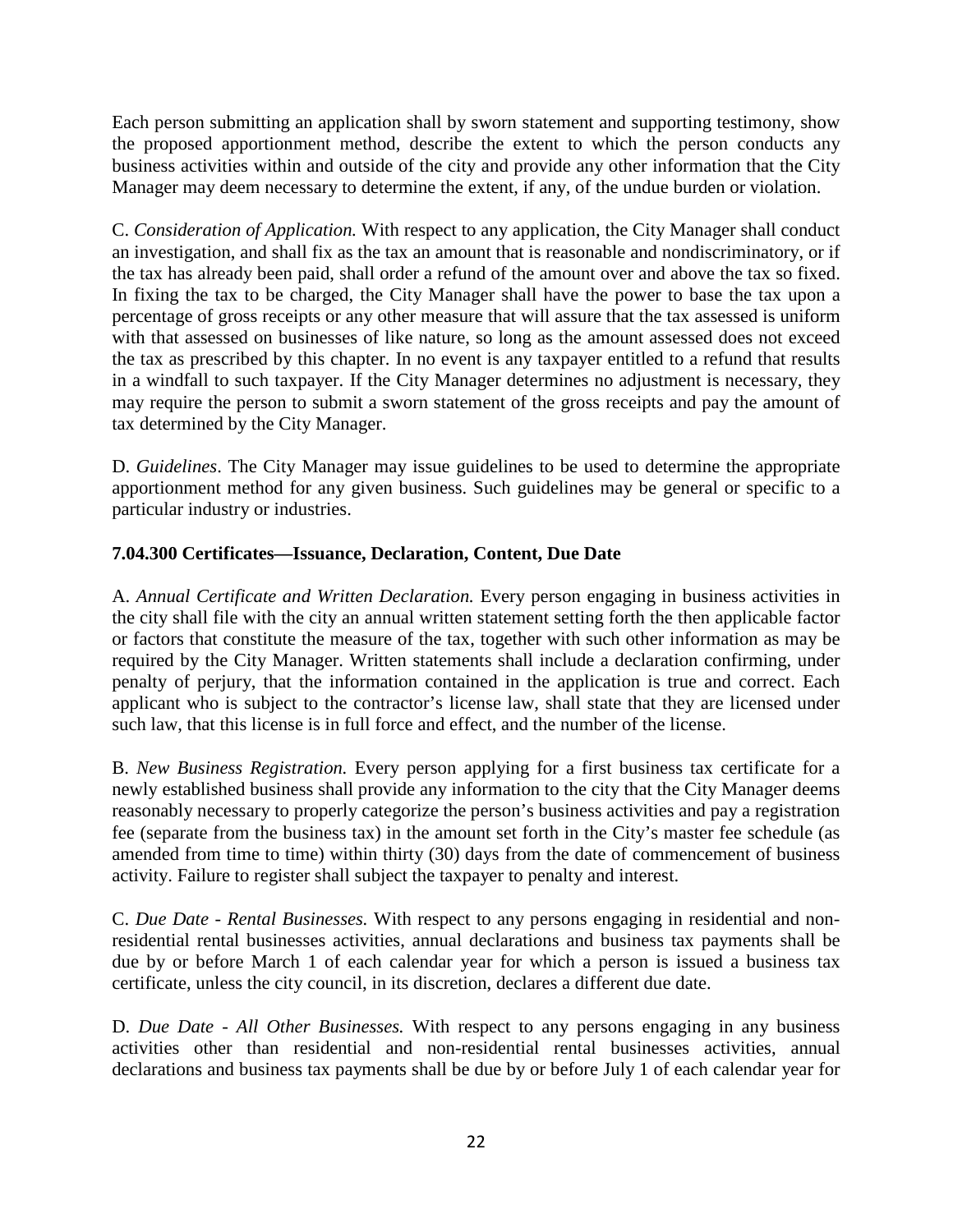which a person is issued a business tax certificate, unless the city council, in its discretion, declares a different due date.

E. *Estimates*. Persons who are unable to provide final figures before the due date for annual declarations and business tax payments shall provide estimates following procedures established by City Manager.

F. *Holidays and Weekends*. To the extent any deadlines in this section fall on holidays or weekends, such deadlines shall be extended to the next business day.

G. *Certificate Contents*. Certificates shall contain the name of the business, the place where the business is to be carried on, the business activity, the date of the expiration of such business tax certificate, and such other information as the City Manager may deem appropriate.

H. *Refusal to Issue Certificate*. The City Manager may refuse to issue any person a business tax certificate for the same or any other business if such person has outstanding and unpaid liabilities pursuant to this chapter.

## **7.04.310 Related Entities**

- A. *Definition.* "Related entities" means any business units that are commonly owned and integrated in a way that transfers value among the business units and includes any business units that comprise part of a "unitary business" as defined by California law and any business units that are required to, actually do, or may, file a combined report pursuant to California Revenue & Taxation Code section 25102, or any statute or law that amends or supersedes that section.
- B. *Indicia of Related Entities*. The City Manager may presume that entities with common ultimate ownership and any of the following indicia, as determined by the City Manager, are related entities:
	- 1. *Same type of business*: Entities that engage in the same general line of business activity.
	- 2. *Steps in a vertical process*: Entities that engage in different steps in a large, vertically structured enterprise.
	- 3. *Strong centralized management*: Entities with strong central management, coupled with the existence of centralized departments for such functions as financing, advertising, research, or purchasing.

## **7.04.320 Master Certificates—Aggregation of gross receipts**

- A. *Applicability*. The following persons shall apply for a collective master certificate and any appropriate subsidiary certificates pursuant to the terms of this section:
	- 1. All persons and their related entities that generate gross receipts attributable to the City by engaging in similarly categorized business activities from separate branch establishments or places of business; and
	- 2. All persons who receive goods, wares, merchandise, services, or similar advantages in exchange for compensation that is excluded from the definition of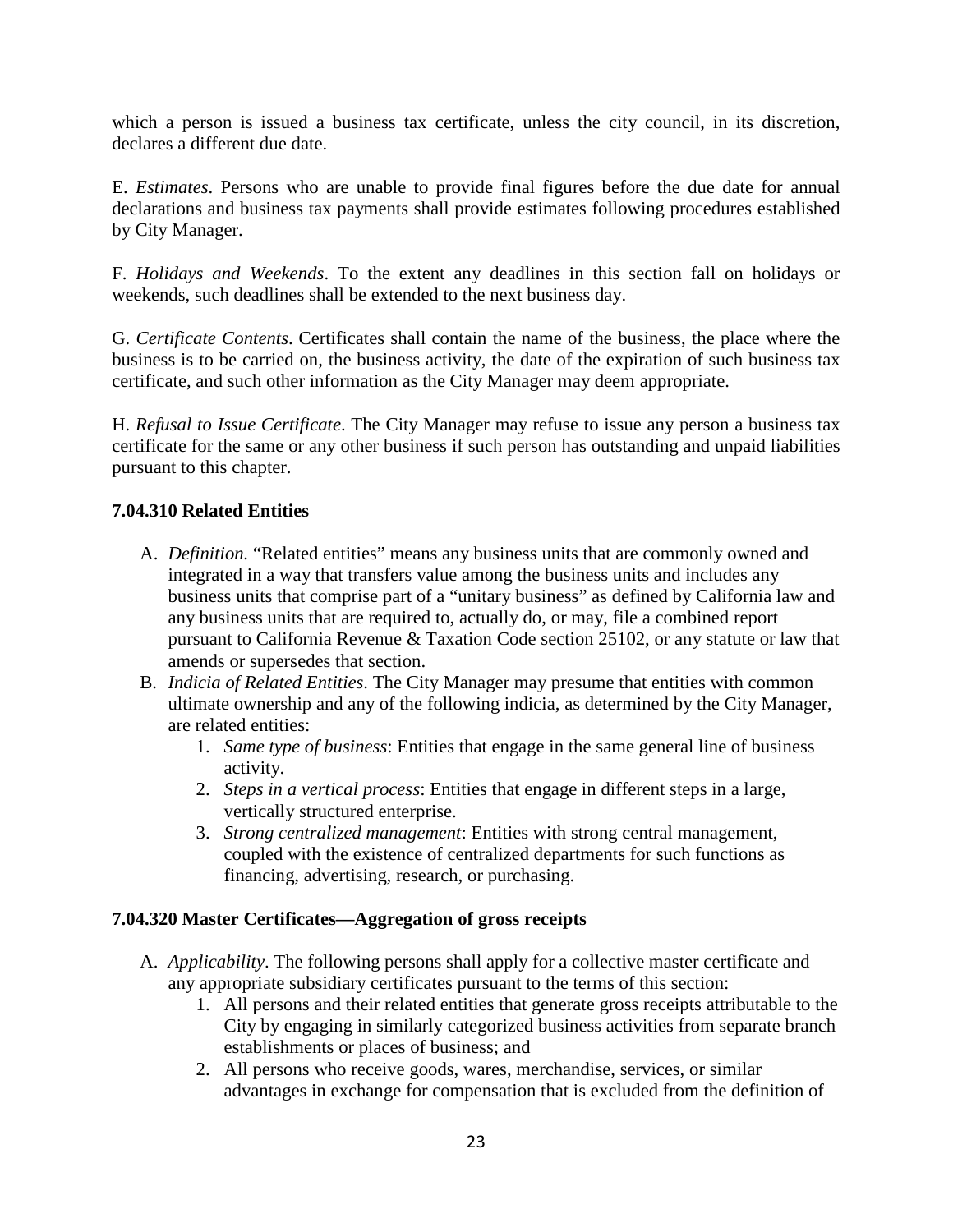"gross receipts" pursuant to exception 8 in section 7.04.110 and the person who provided such goods, wares, merchandise, services, or similar advantages.

B. *Effect of Master Certificate--Aggregation of Gross Receipts*. For the purpose of determining the business tax due for any master certificate, all persons and related entities conducting business activities pursuant to a master certificate shall aggregate the applicable annual gross receipts from all persons and related entities subject to the master certificate before applying the rates described in this chapter. Other subsidiary certificates shall not be subject to further tax.

With respect to any master certificate issued pursuant to subsection  $(A)(2)$  of this section, "annual gross receipts" shall include any gross receipts received on account of any goods, wares, merchandise, services, or similar advantages received in exchange for compensation that was excluded from the definition of "gross receipts" pursuant to exception 8 in section 7.04.110, in addition to any other applicable annual gross receipts.

C. *Maintenance of Master Certificate*. All persons required to apply for a master certificate pursuant to subsection (A)(1) of this section shall maintain such master certificate for at least as long as the persons or related entities generate gross receipts attributable to the city by engaging in similarly categorized business activities from separate branch establishments or places of business.

All persons required to apply for a master certificate pursuant to subsection  $(A)(2)$  of this section shall maintain such master certificate at least until:

- 1. They receive gross receipts on account of all goods, wares, merchandise, services, or similar advantages received in exchange for compensation that was excluded from the definition of "gross receipts" pursuant to the exclusion for "transactions between related entities" in section 7.04.110; or
- 2. Demonstrate, to the satisfaction of the City Manager, that they will never generate gross receipts on account of such goods, wares, merchandise, services, or similar advantages.

## **7.04.340 Public inspection**.

A. The following information for each business tax certificate under this chapter shall be available for inspection by the public during normal working hours:

- 1. The name and address of the business;
- 2. The name of the owner of the business, if such name is shown on the records filed pursuant to this chapter;
- 3. Industrial classification;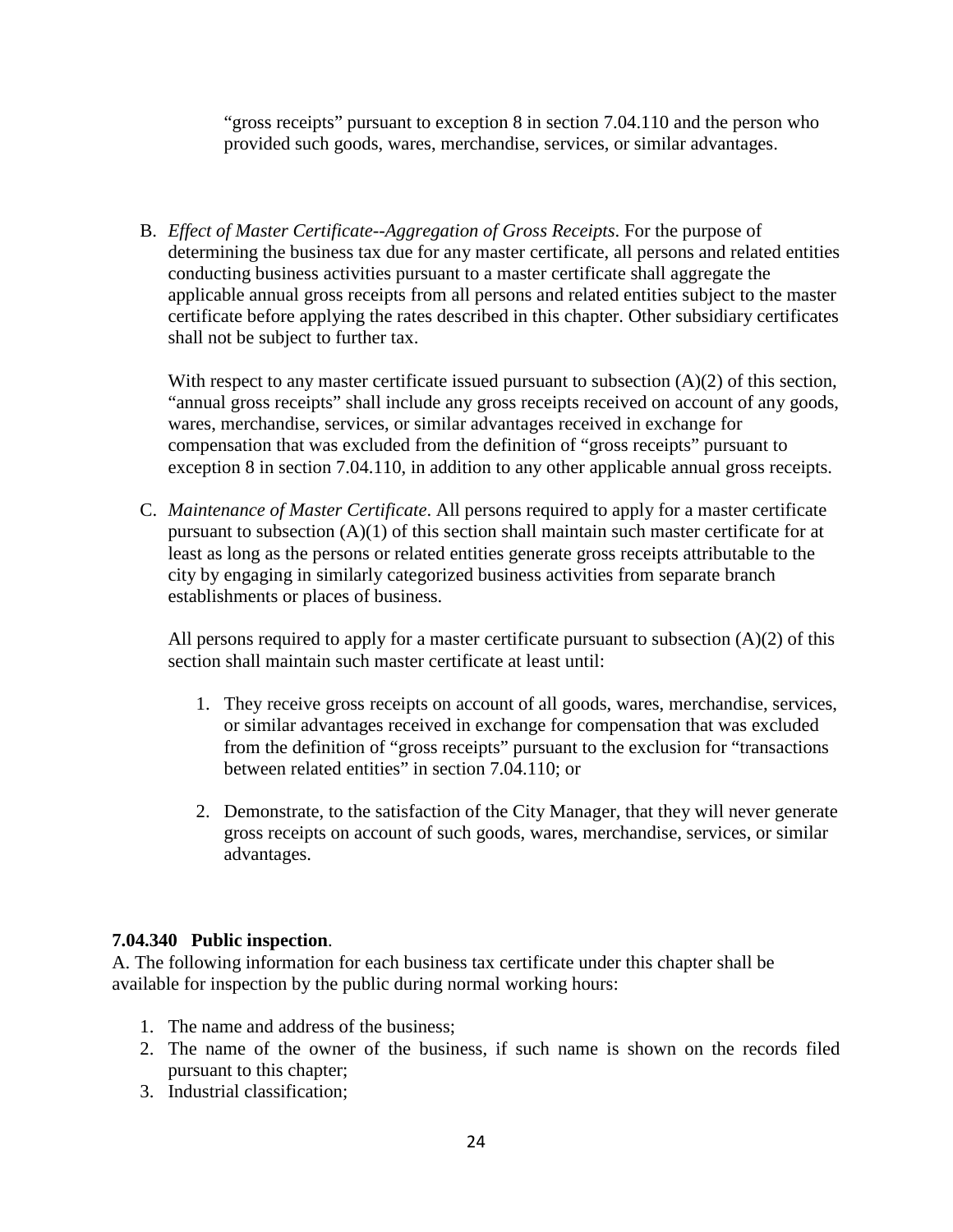- 4. Expiration date;
- 5. Account number.

B. The City Manager may enact such regulations as are necessary to permit reasonable public access to the information. Such regulations may prescribe the time and manner in which to receive and act upon requests for such information.

No business tax certificate may be transferred or assigned or authorize any person other than the person named in the business tax certificate to carry on the business named or to transact such business in any place other than the place or location named without the written consent of the city. Any time the place of location for the carrying on of such business or the business name is changed, the person applying for such change shall pay a fee in the amount set forth in the city's master fee schedule.

### **7.04.350 Business tax certificate to be conspicuously posted—Exception**.

Every person having a business tax certificate and carrying on a business at a fixed place of business shall keep the business tax certificate conspicuously posted and exhibited while in force in a part of said place of business accessible to the view of the public.

Every person having such a business tax certificate and not having a fixed place of business shall carry such business tax certificate with him or her at all times while carrying on the business for which the same was granted.

The City Manager may designate appropriate staff who shall have the right to enter, free of charge and during business hours, any place of business for which a business tax certificate is required, for the sole purpose of verifying the existence of and to demand the exhibition of such tax business tax certificates for the current term from any person engaged or employed in the transaction of such business.

#### **7.04.360 Lost certificate**.

The city shall issue a duplicate business tax certificate to replace any business tax certificate issued under the provisions of this chapter that has been lost or destroyed at no cost to the taxpayer for the first duplicate business tax certificate. Each replacement business tax certificate issued thereafter will be issued for the amount set forth in the city's master fee schedule (as amended from time-to-time).

#### **7.04.370 Notice of business termination**.

Any business that ceases their normal and customary business activities within the city must notify the city within thirty (30) days of cessation of business activities. This notification must be in writing and signed by the registered business owner or authorized agent. Failure to file a timely notification will be subject to a late filing fee.

#### **7.04.400 Penalty for nonpayment**.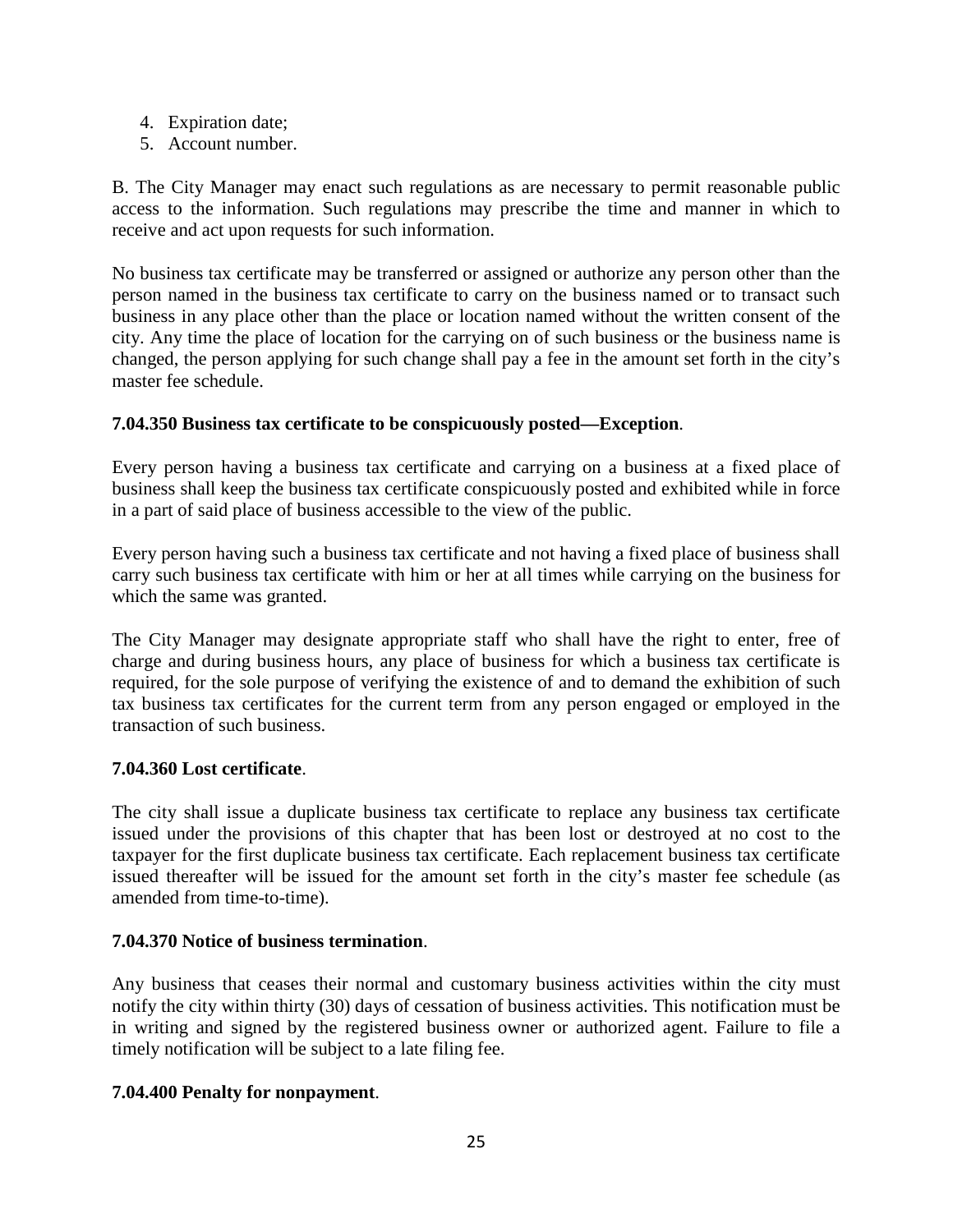- A. The following non-payments are declared delinquent:
	- 1. Every annual business tax or portion thereof that is not paid on or before the deadline to make such payment;
	- 2. Every registration fee and portion thereof for a newly established business, that is not paid within thirty (30) days after commencing business; and
	- 3. Any other tax, penalty, fee, or interest, or portion thereof, that is not paid by any date and time established or declared pursuant to this chapter.
	- 4. Any person whose non-payments are declared delinquent shall pay a penalty as follows:
		- (a) Ten percent (10%) of the total amount that remains delinquent as of the expiration of the deadline to make such payment; *plus*
		- (b) Twenty-five percent (25%) of the total amount that remains delinquent as of the expiration of sixty (60) days after the deadline to make such payment, not including any penalty amount. For the purpose of this subsection, any partial payments shall be first credited against any outstanding penalties and then against the principal delinquent amount.
	- 5. Proof of payment of Business Tax or Registration Fee. If a dispute arises regarding the date a payment was received by the city, the burden of proof is on the taxpayer to demonstrate that the taxpayer made and the city received timely payment.

## **7.04.405 Timely Payment**

Payment is considered timely made and received if it is either actually received by the city or deposited in the United States mail on or before the date the payment is due. The following shall be considered proof of timely payments:

- 1. Cash register or electronic receipt issued by the city through an authorized employee, or through an online transaction, to those taxpayers making payment;
- 2. Certificate of mailing issued by the U.S. Post Office;
- 3. Certificate of registered or certified mail issued by the U.S. Post Office;
- 4. Receipt of delivery to private mail services; or
- 5. Postmark issued by the U.S. Post Office.

## **7.04.406 Interest**.

In addition to the penalties imposed, any person whose non-payments are declared delinquent shall pay interest at the rate of one percent (1%) per month or fraction thereof, on the amount of the non-payment inclusive of penalties from the date on which the non-payment first became delinquent until paid. Interest is not a penalty. Interest is charged in order to compensate the city for the loss of the use of revenue after the due date of the tax.

## **7.04.410 Business tax a debt—Liens**.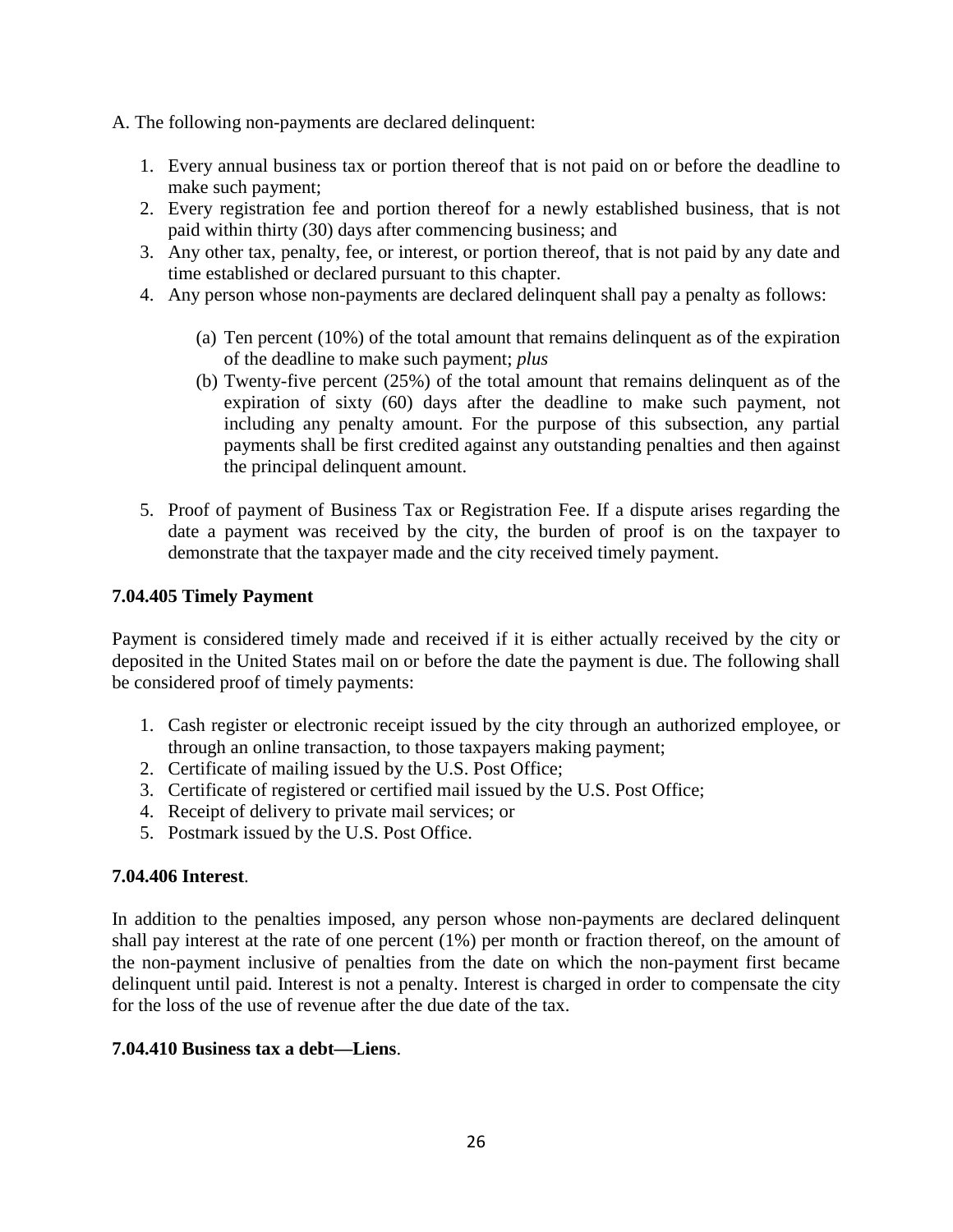The amount of any business tax and penalty imposed by this chapter shall be deemed a debt to the city; and any person carrying on any business without first having procured a business tax certificate from the city, or without having paid all appropriate and due taxes, penalties, interest, and fees city shall be liable to an action in the name of the city in any court of competent jurisdiction, for the amount of taxes, penalties, interest, and fees imposed on such person.

The city must commence an action to collect any tax, penalty, or interest within the time required by California law and subject to any applicable tolling periods. To the extent allowed by California law "applicable tolling periods" includes, but is not limited to, any period during which the city is unaware of the existence of a business or the ongoing activities of a business due to the taxpayer's failure to obtain a business license or failure to comply with annual reporting requirements, the time during which a taxpayer pursues any administrative review or appeals, and the time during which the city pursues any lawful audit. (See *City of Los Angeles v. Centex Telemanagement, Inc.* (1994) 29 Cal.App.4th 1384.)

The amount of taxes, penalties, interest, and fees imposed under the provisions of this chapter is assessed against the business property on which the tax is imposed in those instances where the owner of the business and the business property are one and the same. If the taxes are not paid when due, such tax, penalty and interest shall constitute an assessment against such business property and shall be a lien on the property for the amount thereof, which lien shall continue until the amount thereof including all penalties and interest are paid, or until it is discharged of record.

## **7.04.415 Notice of hearing on lien**.

The City Manager shall prepare a written notice of those persons against whose property the city will file liens and submit that notice to the city council. The city council shall forthwith fix a time and place for a public hearing on such notice.

The City Manager shall cause a copy of such notice to be served upon the owner of the business/business property not less than ten days prior to the time fixed for such hearing. Mailing a copy of such notice to the owner of the business/business property at the address listed in the most recent property ownership records provided to the city by the County Assessor as of the date that the City Manager causes notice to be mailed shall comprise proper service. Service shall be deemed complete at the time of deposit in the United States mail.

## **7.04.420 Collection of delinquent taxes by special tax roll assessment**.

With the confirmation of the report by the City Council, the listed delinquent business tax charges that remain unpaid by the owner of the business/business property shall constitute a special assessment against said business property and shall be collected at such time as is established by the County Assessor for inclusion in the next property tax assessment.

The City Manager shall turn over to the County Assessor for inclusion in the next property tax assessment the total sum of unpaid delinquent business tax charges consisting of the delinquent business taxes, penalties, interest at the rate of one percent per month or fraction thereof from the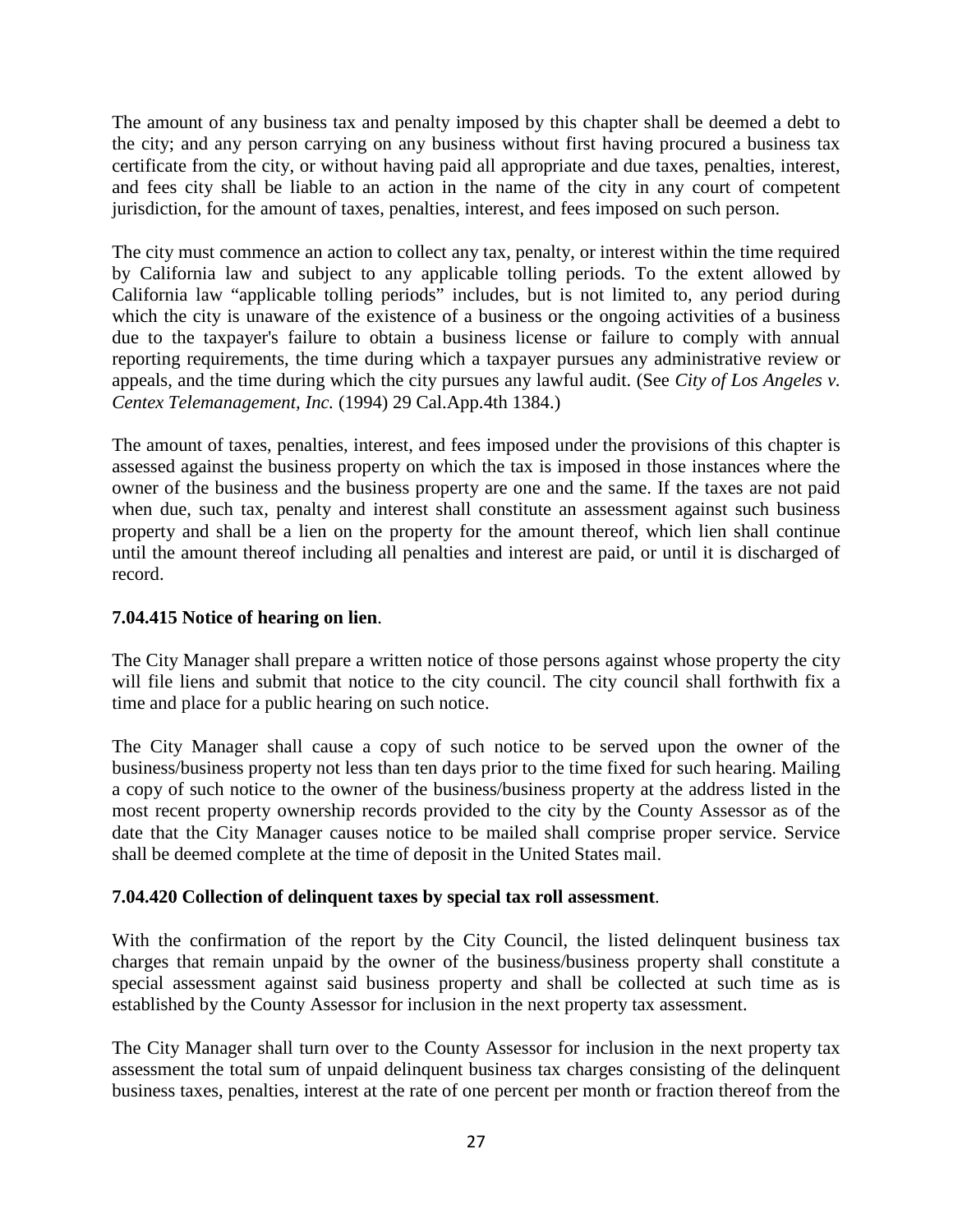date of recordation to the date of lien, an administrative charge in the amount set forth in the City of Richmond master fee schedule (as amended from time-to-time) and a release of lien filing fee in an amount equal to the amount charged by the Contra Costa County Recorder's Office.

Thereafter, said assessment may be collected at the same time and in the same manner as ordinary property taxes are collected, and shall be subject to the same penalties and the same procedure of sale as provided for delinquent ordinary property taxes. The assessment liens shall be subordinate to health and safety liens except for those of state, county, and municipal taxes with which it shall be upon parity. The lien shall continue until the assessment and all interest and charges due and payable thereon are paid. All laws applicable to the levy, collection, and enforcement of municipal taxes shall be applicable to said special assessments.

## **7.04.425 Recordation of lien for delinquent charges**.

Upon confirmation of the report of delinquent business tax charges by the City Council, a lien on the real property for delinquent business tax charges which were assessed will be recorded with the Recorder of the County of Contra Costa.

# **7.04.430 Audit—Examination of books, records, witnesses**.

The city may conduct audits and examinations pursuant to the terms of this section. The City Manager or any authorized employee is authorized to examine the books, papers, tax returns, and records of any person subject to this chapter for the purpose of verifying the accuracy of any declaration made, or if no declaration was made, to ascertain the business tax due.

Every person subject to the provisions of this chapter is directed and required to furnish to the City Manager, the means, facilities, and opportunity for making such examination and investigations. The City Manager is authorized to examine a person under oath, for the purpose of verifying the accuracy of any declaration made, or if no declaration was made, to ascertain the business tax or registration fees due under this chapter. In order to ascertain the business tax or registration fees due under this chapter, the City Manager may compel, by administrative subpoena, the production of relevant books, papers and records and the attendance of all persons as parties or witnesses.

The refusal to submit to such examination or production by any employer or person subject to the provisions of this chapter shall be deemed a violation of this chapter, and administrative subpoenas shall be enforced pursuant to applicable state law.

## **7.04.435 Results of audit—Reclassification Determination**

- 1. *Notice of Determination*. If, pursuant to an audit or examination conducted pursuant to Section 7.04.430, the city determines that a person's business activity should be reclassified, the city may issue a notice of determination ordering such reclassification.
- 2. *Reclassification-Prospective Only.* If an audit or examination results in reclassification, not made necessary by earlier misclassification based upon incorrect and/or incomplete information supplied by a taxpayer to the city, the reclassification shall be effective in the current year only and shall not be retroactive.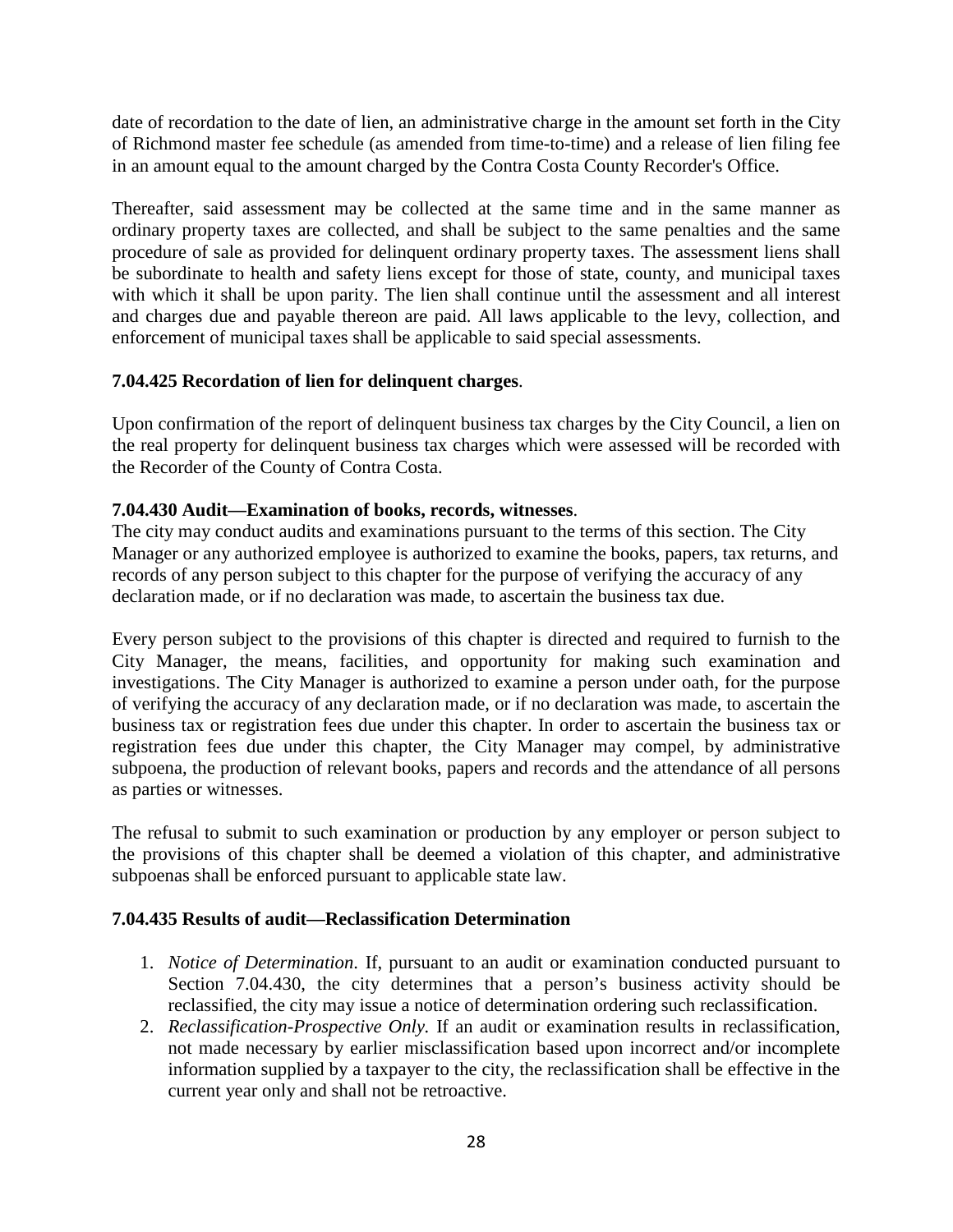3. *Reclassification-Retroactive*. If an audit or examination results in reclassification made necessary by earlier misclassification based upon incorrect or incomplete information supplied by a taxpayer to the city, penalties and interest pursuant to Sections 7.04.400 and 7.04.405 shall be retroactively assessed upon amounts underpaid from the date the correct taxes would have been due.

#### **7.04.440 Results of Audit—Deficiency determination**.

- 1. *Notice of Determination*. If, pursuant to an audit or examination conducted pursuant to Section 7.04.430, the city determines that a person's has not properly completed any declaration, has failed to make a declaration, has improperly calculated the amount of business tax owed, or made some similar error or omission, the city may issue a notice of determination ordering an appropriate correction.
- 2. *Recomputation of Tax—Authority to Make—Basis of Recomputation*. If the City Manager, in the exercise of reasonable discretion, is not satisfied with the declaration or declarations of the tax or the amount of tax computed, the City Manager may compute and determine the amount required to be paid upon the basis of the facts contained in the declaration or declarations or upon the basis of any factual information within the City Manager's possession or that may come into the City Manager's possession. One or more deficiency determination may be made of the amount due for one or for more than one period.

### **7.04.445 Determination if no declaration filed—Penalty**

- 1. *Notice of Determination*. If any person fails to file a declaration as required by this chapter, the City Manager may issue a notice of determination imposing a penalty pursuant to the terms of this Section.
- 2. *Estimate, Computation, Penalty*. If any person fails to file a declaration as required by this chapter, the City Manager may, in the exercise of reasonable discretion, make an estimate of the amount of the gross receipts or other measure of tax applicable to the person or persons subject to the tax. The estimate shall be made for the period or periods for which the person failed to file a declaration and shall be based upon any factual information in the city's possession or which may come into the city's possession. Upon the basis of this estimate, the City Manager may impose a penalty of up to ten percent (10%) of the tax estimated to be owed, in addition to any penalties and interest that may be due pursuant to Section 7.04.400 and Section 7.04.405.

#### **7.04.450 Notice of determination—Service of—Finalization—Payment.**

Any notice of determination issued by the city pursuant to this Chapter shall be served personally or mailed to the taxpayer at the taxpayer's last address shown on the city's records. If served personally, such service is deemed complete at the time of personal service. If mailed, such service is deemed complete at the time of deposit in the United States mail. All notices of determination shall state any related penalties or interest.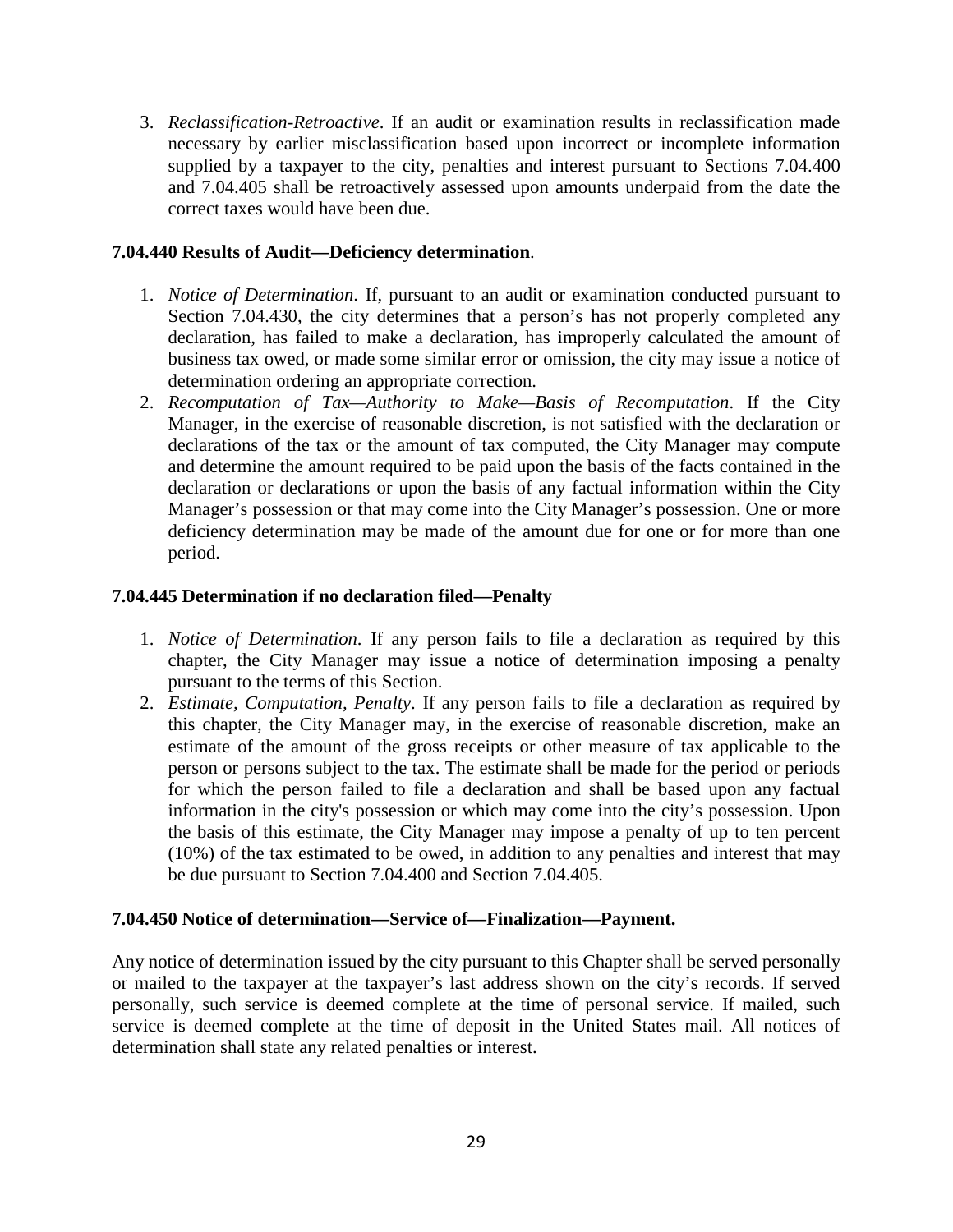Notices of determination shall become final twenty (20) after service is deemed complete, unless an extension is granted by the city or the taxpayer files a timely petition for redetermination pursuant to section 7.04.500.

The taxpayer shall have twenty (20) days after a notice of determination becomes final to pay any additional tax liability described in the notice of determination. If full payment is not timely received, the unpaid amount is deemed to be delinquent. Interest pursuant to Section 7.04.405 shall begin accruing upon delinquent amounts and penalties shall be assessed upon delinquent amounts pursuant to Section 7.04.400.

# **7.04.500 Redetermination**.

- 1. *Right of Petition For—Time to File Petition*. Any person issued a notice of determination under this chapter, or any person directly interested, may file a petition for a redetermination within twenty (20) days after service of the notice of determination. The City Manager in individual cases may, in the exercise of reasonable discretion in administering the provisions of this chapter, extend the twenty (20) day period. If a petition for redetermination is not filed within the twenty (20) day period, or within the extension period granted by the City Manager, the determination becomes final at the expiration of the twenty (20) day period. The City Manager's decisions on applications for extension of time in which to file petitions for redetermination must be served in the manner provided in Section 7.04.450.
- 2. *Grant of Oral Hearing—Notice—Continuances*. If a petition for redetermination is timely filed, the City Manager shall reconsider the determination and, if the petition includes a request for hearing, shall grant the person an oral hearing, giving the person ten days' notice of the time and place thereof. The City Manager may continue the hearing from time to time as may be necessary. The City Manager shall exercise reasonable discretion in the decision on redetermination.
- 3. *Alteration of Determination—Limitation on Right to Increase Amount*. Once a petition for reconsideration has been filed, the City Manager may amend the notice of determination until the notice of determination becomes final; however, the City Manager must assert any claim for increasing any liability owed by the taxpayer at or before the hearing, if a hearing has been requested. If no hearing has been requested, or if the City Manager asserts a claim before the hearing without reasserting it at the hearing, notice of the increase must be served on the person in the manner provided in Section 7.04.450.
- 4. *Finality of Order on Petition*. The order or decision of the City Manager upon a petition for redetermination becomes final twenty (20) days after service upon the petitioner of notice thereof in the manner provided in Section 7.04.450, unless appeal of such order or decision is timely filed with the City Manager pursuant to Section 7.04.520.
- 5. *Time for Payment of Amounts Found Due—Penalty for Delinquency*. All determinations made by the City Manager or Hearing Officer are due and payable at the time they become final.

## **7.04.510 Refund of tax, penalty or interest**.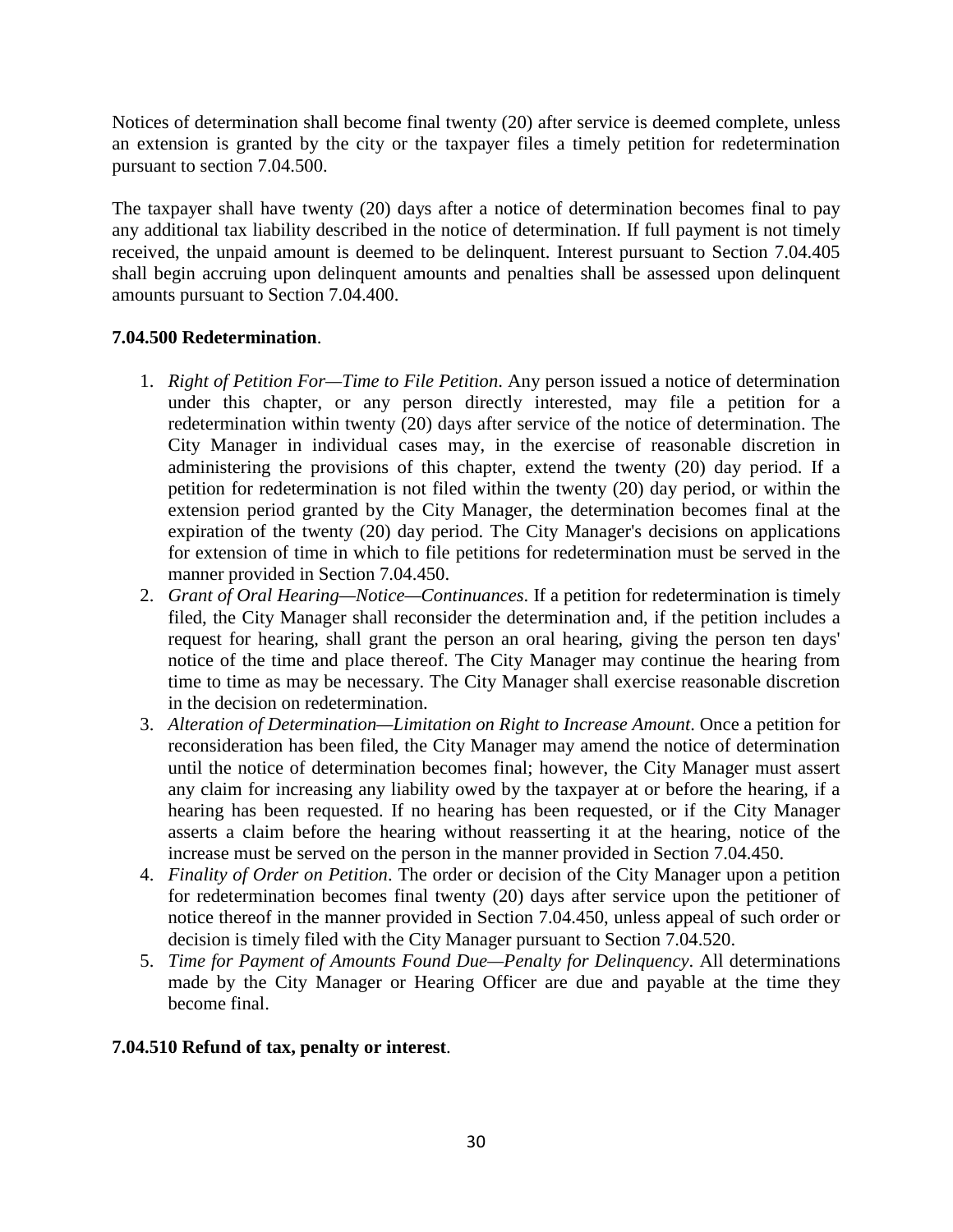A. *Illegally or Erroneously Collected Tax*. Any person who alleges that any tax, penalty, or interest has been illegally or erroneously paid to, collected by, or received by the city may file a claim with the city, executed under penalty of perjury and stating the specific grounds upon which the claim is founded. If the City Manager finds, in their reasonable discretion, that claim is valid or partially valid and that the claim was filed within one (1) year of the payment, collection, or receipt of the tax, the city shall compensate the taxpayer to the extent of the illegally or erroneously collected tax.

B. *Submission of Claim*. A claim made pursuant to this section shall be on a form furnished by the City Manager. A claim for refund may only be signed by the taxpayer, the taxpayer's authorized agent, or other person determined to be liable for the tax or said person's guardian or conservator. Class claims for refunds shall not be permitted. If the claim is approved by the City Manager, the excess amount collected may be refunded or may be credited on any amount due and payable from the person from whom it was collected, or by whom paid, and the balance may be refunded to such person, his or her administrators or executors.

C. *Termination of Business.* No refund of any tax or registration fee paid under this chapter shall be made by virtue of the discontinuance, dissolution, or other termination of a business.

D. *Offsetting of Overpayments*. In making a determination, the City Manager may offset overpayments for a period or periods against underpayments for any period or periods, and against any city debt.

## **7.04.520 Appeal to Hearing Officer**.

A. *Hearing Officer.* Appeals to redetermination decisions made by the City Manager shall be heard by a hearing officer appointed by the City Manager or his or her designee to hear administrative appeals. City staff shall implement regulations governing the appointment of the hearing officer and any additional appeal hearing procedures.

B. *Right to Appeal*. Any person whose petition for redetermination pursuant to 7.04.500 is denied in whole or in part, and any person granted a waiver by the City Manager, may file an appeal with the City Manager to request an appeal to the City's business tax hearing officer.

C. *Appeals*. Any person entitled to file an appeal pursuant to this Section may file an appeal in writing to the City Manager within twenty (20) days from the date of service of the denial of a petition for redetermination or the waiver giving rise to the person's right to appeal. The city may waive or extend the deadline to file an appeal. The hearing officer shall make findings of fact in support of its decision(s) on appeal. The hearing officer shall exercise his or her reasonable discretion in administering the provisions of this chapter in rendering a decision on appealed rulings and findings. The hearing officer's decision on appeal becomes final upon giving notice of the decision to the appellant in the manner provided in Section 7.04.450. Any tax, penalty, or interest found to be owing is due and payable at the time the hearing officer's decision becomes final.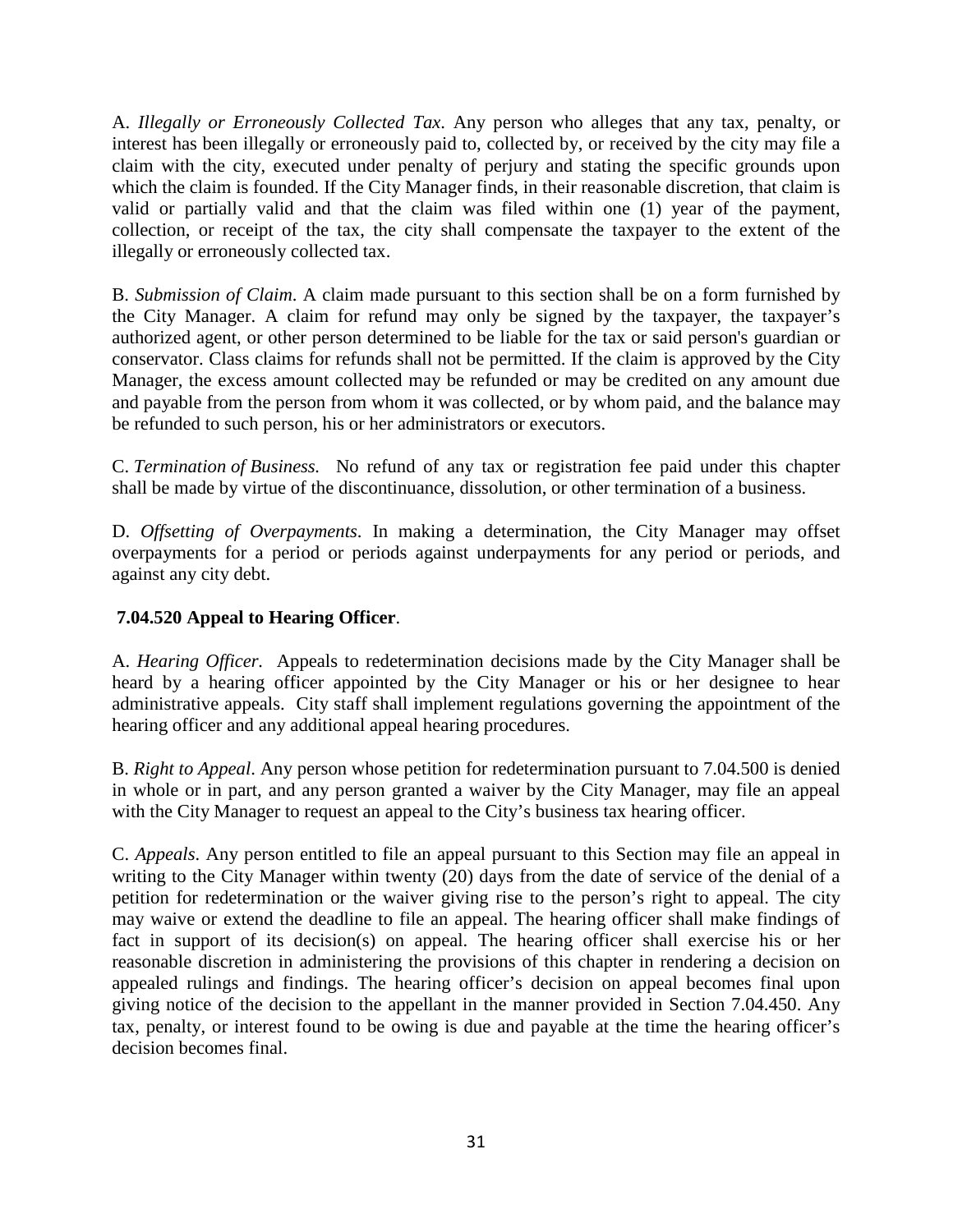D. *Exhaustion of Remedies*. Any person whose case may be resolved by employing the administrative remedies provided by this section, or in section 7.04.500, must exhaust those remedies before filing suit for refund, rebate, exemption, cancellation, amendment, adjustment, or modification of tax, interest, or penalty.

The statements filed pursuant to the provisions of this chapter are presumed to be confidential in character and will not be subject to public inspection to the fullest extent allowed by law, and shall be kept so that the contents of such statements will not become known except to the persons charged with the administration of this chapter.

Any officer or employee who willfully violates any provision of this section shall be deemed guilty of an infraction, and such violation may be cause for discharge from the city's service.

## **7.04.605 Disclosure of business taxpayers, etc. limitation on rule**.

Notwithstanding any other provision of any city ordinance, the City Manager is authorized to enter into agreements with the California Franchise Tax Board, the State Board of Equalization, or the Internal Revenue Service providing for the exchange of information for official purposes of said agencies, and to implement any such agreement through the exchange of information.

### **7.04.610 Return check penalty**.

Whenever a person submits a check for payment of a business tax and said check is subsequently returned unpaid by the bank upon which said check is drawn, and the check is not redeemed prior to the expiration of the renewal or registration due date, the person's non-payment will be declared delinquent and the person will be liable for the tax amount due plus penalties and interest.

#### **7.04.615 Prior year registration assessments**.

If any person fails to apply for and secure a business tax certificate, the business tax due shall be that amount due and payable from the first date on which the person was engaged in business in the city, together with applicable penalties and interest.

#### **7.04.620 Notice not required**.

The city is not required to send any renewal, delinquency, or other notices or bills to any person subject to the provisions of this chapter, except as explicitly provided. Failure to send such notices or bills will not affect the validity of any tax, penalty, or interest due under the provisions of this chapter.

#### **7.04.625 Conviction for violation not waiver of business tax**.

The conviction and punishment of any person for transacting any business without a business tax certificate shall not excuse or exempt such person from the payment of any business tax due or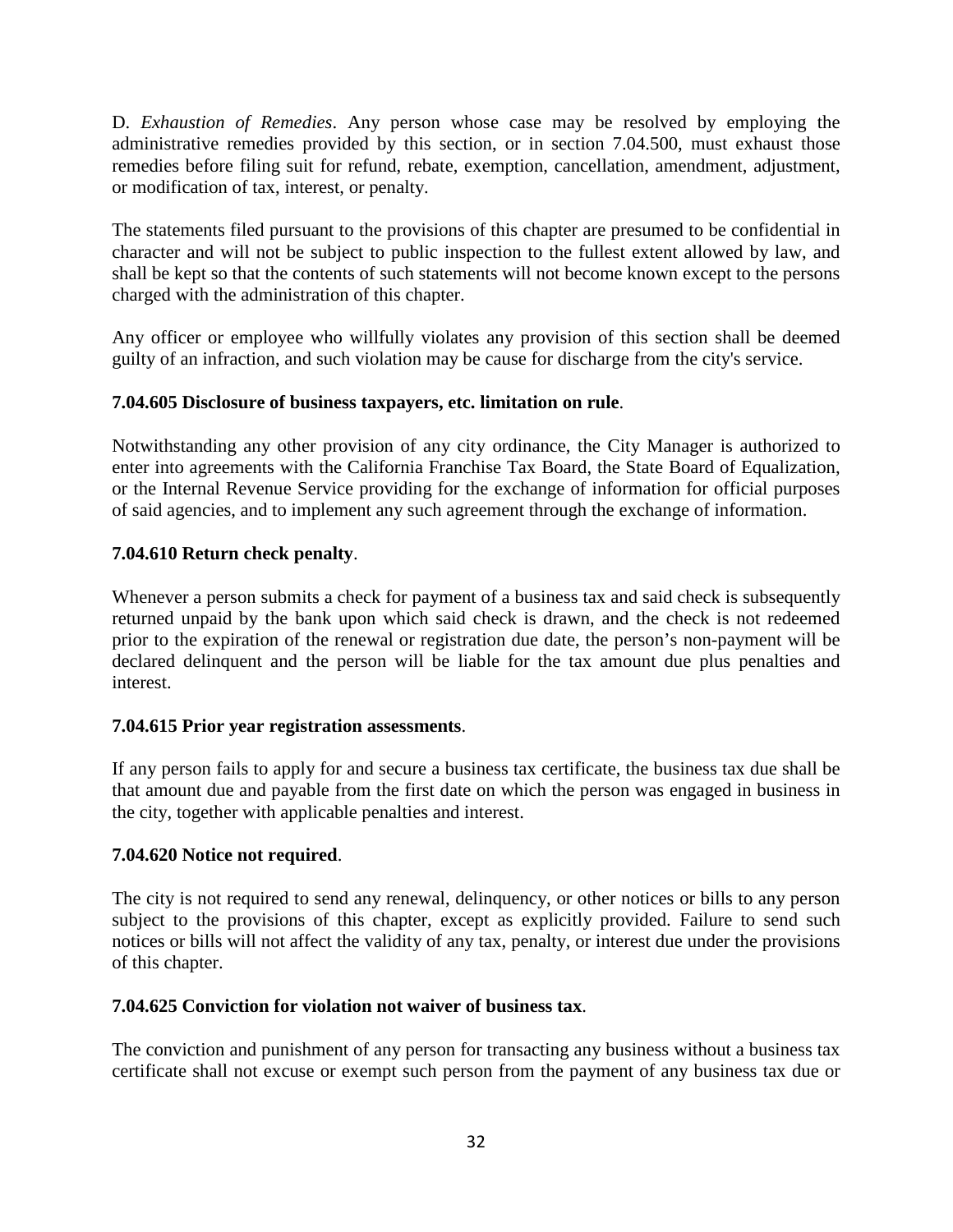unpaid at the time of such conviction, and nothing herein shall prevent a criminal prosecution of any violation of the provisions of this chapter.

### **7.04.630 Duties of the City Manager—Notice of decisions**.

It shall be the duty of the City Manager to collect and receive and keep an accurate record of all taxes imposed by this chapter. The City Manager is charged with the enforcement of this chapter, except as otherwise provided, and may prescribe, adopt, and enforce those rules and regulations necessary or advisable to effectuate the purposes of this chapter, including provisions for the reexamination and correction of declarations and payments; the exclusive discretionary authority to waive penalties; and the authority to defer the payment due dates as prescribed by Section 7.04.300 by up to 45 days. In individual cases, the City Manager may make findings of fact in support of decisions, determinations, and rulings enforcing this chapter.

The City Manager may prescribe the extent to which any ruling or regulation shall be applied without retroactive effect.

### **7.04.640 Savings clause**.

- A. The provisions of this chapter shall not apply to any person, association, or corporation or to any property, as to whom or which it is beyond the power of the city to impose the business tax. If any sentence, clause, section, or part of this chapter, or any business tax against any individual or any of the several groups specified herein is found to be unconstitutional, illegal or invalid, such unconstitutionality, illegality, or invalidity shall affect only such clause, sentence, section, or part of this chapter and shall not affect or impair any of the remaining provisions, sentences, clauses, sections, or other parts of this chapter. It is declared to be the intention of the city and voters that this chapter would have been adopted had such unconstitutional, illegal, or invalid sentence, clause, section, or part thereof not been included herein.
- B. Any person claiming an exemption from the business tax imposed by this chapter by virtue of this section, shall submit to the city a statement signed under penalty of perjury setting forth the facts necessary to establish such claim of exemption.

#### **7.04.645 Late Penalty—Declaration and Renewal Filing.**

Every person who, without an extension authorized by the City Manager, fails to timely file any business tax declaration or statement of renewal shall pay a late filing fee of fifty dollars (\$50.00) or in the amount set forth in the City of Richmond master fee schedule (as amended from time-to-time), in addition to any other taxes, penalties, fees, or interest that may due under this chapter.

#### **7.04.650 Violations, infraction, misdemeanor**.

In the exercise of the duties imposed upon the City Manager, and acting through deputies or duly authorized representatives, the City Manager shall examine or cause to be examined all places of business in the city to ascertain whether the provisions of this chapter have been complied with.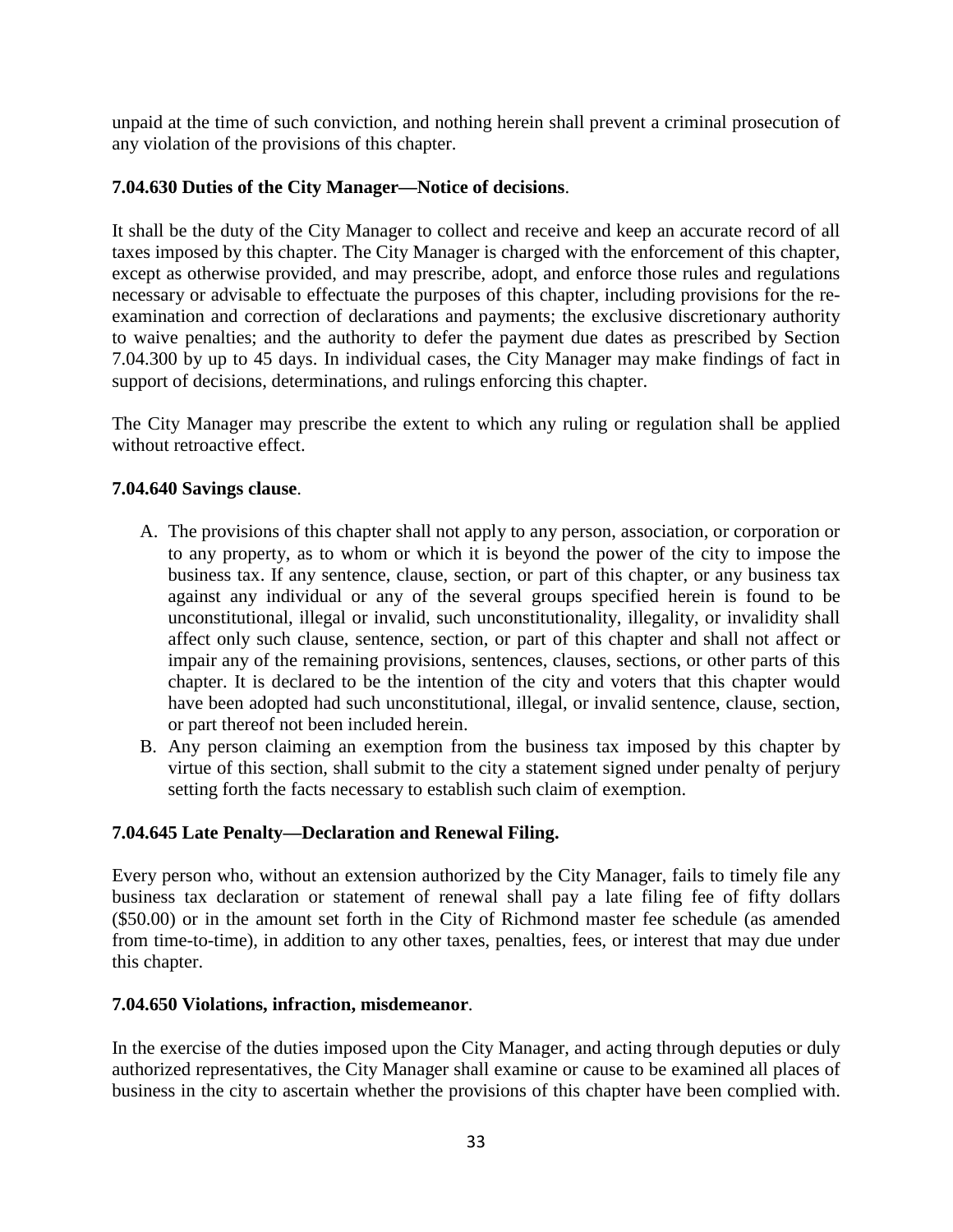For the purposes of this paragraph, in the case of a person coming into the city to do business from a location outside the city, the "place of business" shall be deemed to be the place where such person is engaging in business or offering to engage in business in the city.

Any person violating any provision of this chapter shall be guilty of an infraction. Any person knowingly or intentionally misrepresenting to any officer or employee of this city any material fact in procuring the business tax certificate herein provided for shall be guilty of a misdemeanor, and conviction thereof shall be punishable by a fine of not more than five hundred dollars (\$500.00) or imprisonment in the county jail for a period of not more than six months or by both fine and imprisonment.

## **7.04.655 Records required from taxpayers**.

Every person required to obtain a business tax certificate shall keep and preserve for a period of three years such records as may be necessary to determine the amount of tax for which the person is liable.

### **7.04.660 No enjoinment of collection**

No injunction or writ of mandate or other legal or equitable process shall issue in any suit, action, or proceeding in any court against the city or any officer thereof, to prevent or enjoin the collection of business taxes sought to be collected.

#### **7.04.665 Revenue measure does not permit business otherwise prohibited**

The taxes prescribed by the provisions of this chapter constitute a tax for revenue purposes and are not regulatory permit fees.

Persons holding business tax certificates pursuant to this chapter shall comply with all requirements of the City of Richmond Municipal Code and all other applicable laws and shall not carry on any business activity that violates of any law.

#### **7.04.670 Implementation and Delegation**

The City Manager may adopt rules and regulations consistent with this chapter as needed to implement this chapter, subject to the review and approval of the city attorney, and to develop all related forms or other materials, and to take other steps needed to implement this chapter.

The City Manager may delegate any duties, rights, powers, or privileges granted by this chapter to any appropriate subordinate officer, including the director of finance.

## **7.04.675 Amendment by City Council**

The City Council may amend the terms of this chapter in any manner that does not increase the business tax or otherwise constitute a tax increase for which voter approval is required by Article